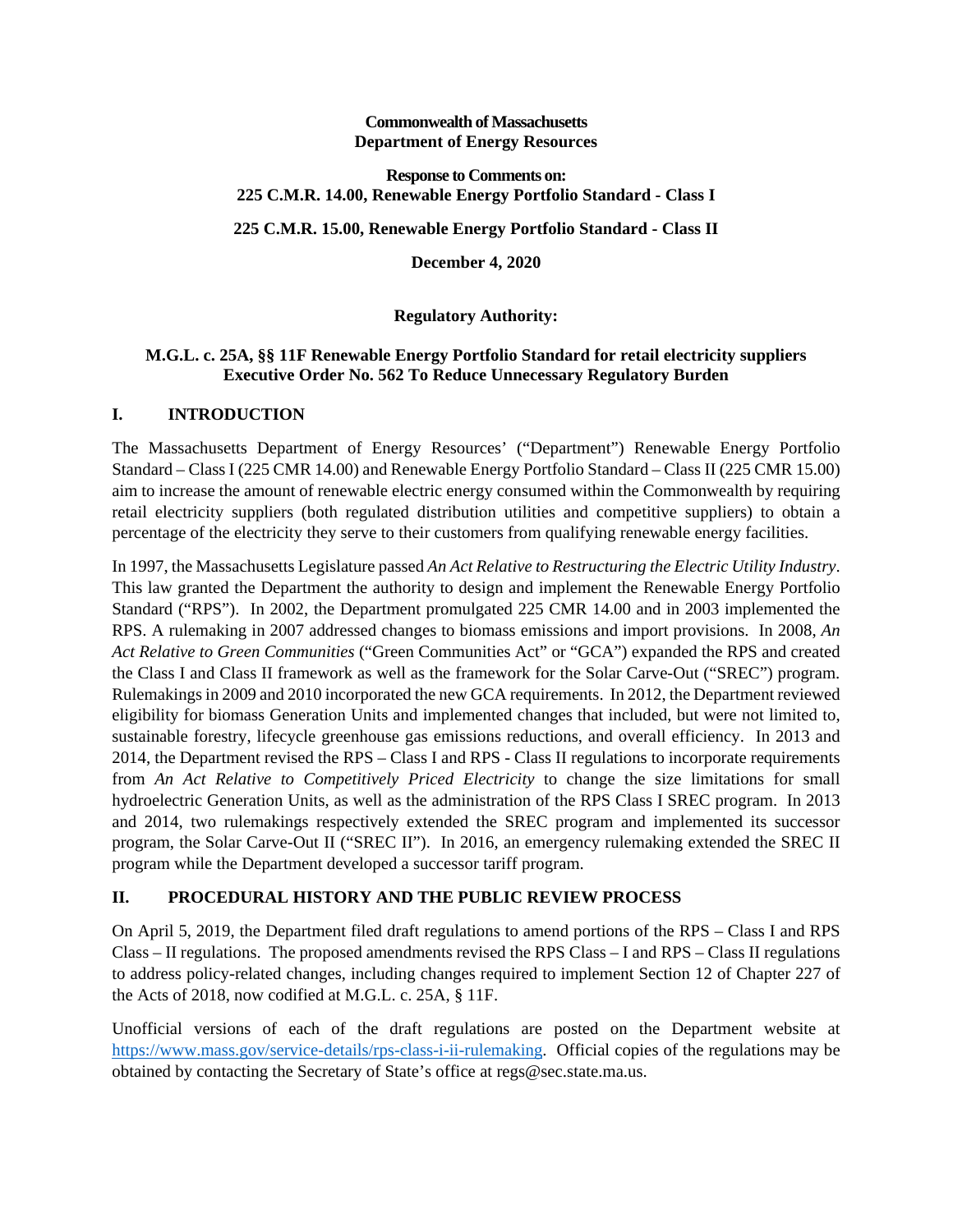On April 11, 2019, the Department filed a Notice of Public Review of the proposed revisions to 225 CMR 14.00 Renewable Energy Portfolio Standard – Class I regulation and 225 CMR 15.00 Renewable Energy Portfolio Standard – Class  $II.$ <sup>[1](#page-1-0)</sup>

During the review process, the Department hosted four public hearings on the draft regulations, as follows:

| Monday, May 13, 2019   | <b>Boston</b> |
|------------------------|---------------|
| Thursday, May 16, 2019 | Amherst       |
| Friday, May 17, 2019   | Gardner       |
| Wednesday June 5, 2019 | Springfield   |

The deadline for public comments on the proposed regulations ("RPS Class I and II Comments") was July [2](#page-1-1)6, 2019.<sup>2</sup>

On November 13, 2019, the Department released a set of questions to stakeholders regarding the frequency of compliance reporting for retail electric suppliers participating in the RPS Class I and Class II programs. The deadline for public comments on the frequency of compliance reporting ("Frequency Comments") was December 4, 2019.

### **III. PROPOSED CHANGES**

The Department proposed changes to the RPS - Class I regulations in the following areas:

- 1) Minimum Standard Revisions
- 2) Eligibility Criteria and Ongoing Generator Compliance Requirements
	- a) General Eligibility Criteria
	- b) Woody Biomass
	- c) Small Hydroelectric
	- d) RPS Class I Solar Carve-out (SREC I) Renewable Generation Units
	- e) Import Generation Units
- 3) Compliance Procedures for Retail Electricity Suppliers
	- a) Financial Security Posting
	- b) Alternative Compliance Payment (ACP) Rate Cap
- 4) Other Administrative Changes

The Department proposed changes to the RPS - Class II regulations in the following areas:

- 1) Eligibility Criteria and Ongoing Generator Compliance Requirements
	- a) General Eligibility Criteria
	- b) Woody Biomass
	- c) Small Hydroelectric
	- d) Import Generation Units
- 2) Compliance Procedures for Retail Electricity Suppliers
	- a) Increase RPS Class II Waste-to-Energy Minimum Standard
	- b) Increase Class II Waste-to-Energy ACP Rate
	- c) ACP Rate Caps

<span id="page-1-0"></span><sup>&</sup>lt;sup>1</sup> Acting under the statutory authority in M.G.L. Ch. 25A § 17, the notice was filed with the Secretary of State for the Commonwealth and published in the *Massachusetts Register.*

<span id="page-1-1"></span> $2$  Public comments were originally due to the Department on May 24, 2019. However, at the request of stakeholders the Department extended the deadline.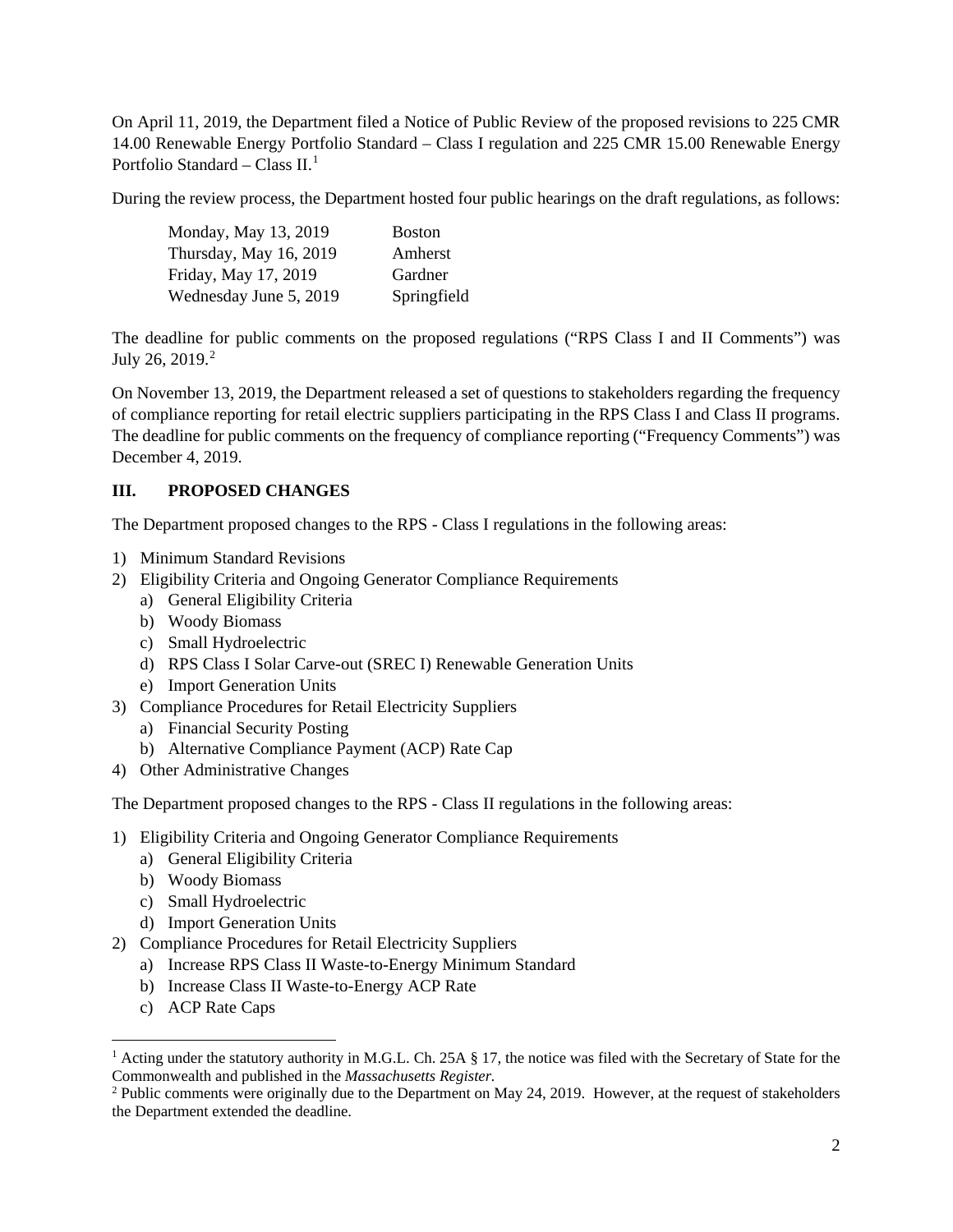3) Other Administrative Changes

Many of the proposed changes were consistent between the RPS – Class I and RPS – Class II regulations.

Following the receipt of comments, the Department undertook additional analysis related to proposed changes for biomass generation units. Within this document the Department references two reports that are being published contemporaneously with this Response to Comments:

*Renewable Energy Portfolio Standard Technical Analysis of Biomass:* This report evaluated the potential impact of the proposed changes to the Massachusetts Class I and Class II RPS regulations on the future operations and development of biomass generation units in the region. It also includes an analysis of the potential impact the proposed changes would have on lifecycle greenhouse gas emissions.

*Renewable Energy Portfolio Standard- Forest Impact Assessment*: This report examined the impact on Massachusetts' and the region's forests from the removal of woody biomass fuel for participation in the RPS. It also evaluates the lifecycle greenhouse gas emissions from the participating Generation Units.

### **IV. PUBLIC STAKEHOLDER COMMENTS AND DEPARTMENT RESPONSE**

The Department received over 2,500 comments on the proposed regulation and related guidelines. This Response to Comments provides responses to common topics raised by commenters and the Department's rationale for the regulatory or guideline changes.<sup>[3](#page-2-0)</sup> The below comment summaries are organized into topic areas. The first topic area covers comments specific to the Class I regulations; the second topic area covers comments specific to the Class II regulations; and the third topic area covers comments that apply to both the Class I and II regulations. Although the document may not directly respond to all comments received, all comments were considered and are posted on our website here: [https://www.mass.gov/service](https://www.mass.gov/service-details/rps-class-i-ii-rulemaking)[details/rps-class-i-ii-rulemaking.](https://www.mass.gov/service-details/rps-class-i-ii-rulemaking)

### **V. 225 CMR 14.00 RENEWABLE ENERGY PORTFOLIO STANDARD – CLASS I**

## **A. Alternative Compliance Payments**

**Comment:** Some commenters stated that the Alternative Compliance Payments (ACP) should not continue to escalate based on the Consumer Price Index. Some commenters stated that capping the ACP at \$70 would send the "wrong message" to energy suppliers about the importance of reducing greenhouse gas emissions. Other commenters requested that the Department lower the cap to align with regional ACP rates, stating that it would provide better ratepayer protections. Other commenters stated that the ACP should be lowered because the cost to develop renewables resources has declined, and high REC prices are not needed given the lower development costs for renewable energy generation resources in today's market.

**Response:** The proposed regulatory changes are being revised in the final regulation. The Department determined that it is appropriate to further amend the proposed regulations and create a phased approach to reduction in the cap on ACP. The Department has determined that the ACP will be \$60 in Compliance Year 2021, decline to \$50 in Compliance Year 2022, and \$40 in Compliance Year 2023. This further amendment will provide better protection to ratepayers while continuing to support renewable resources.

<span id="page-2-0"></span><sup>&</sup>lt;sup>3</sup> The primary purpose of this document is to provide responses to topics raised by commenters that apply to the proposed regulations. As some topics and comments addressed both the regulations and associated Department guidelines, in certain circumstances the Department has included both comments about guideline issues, and responses to those comments.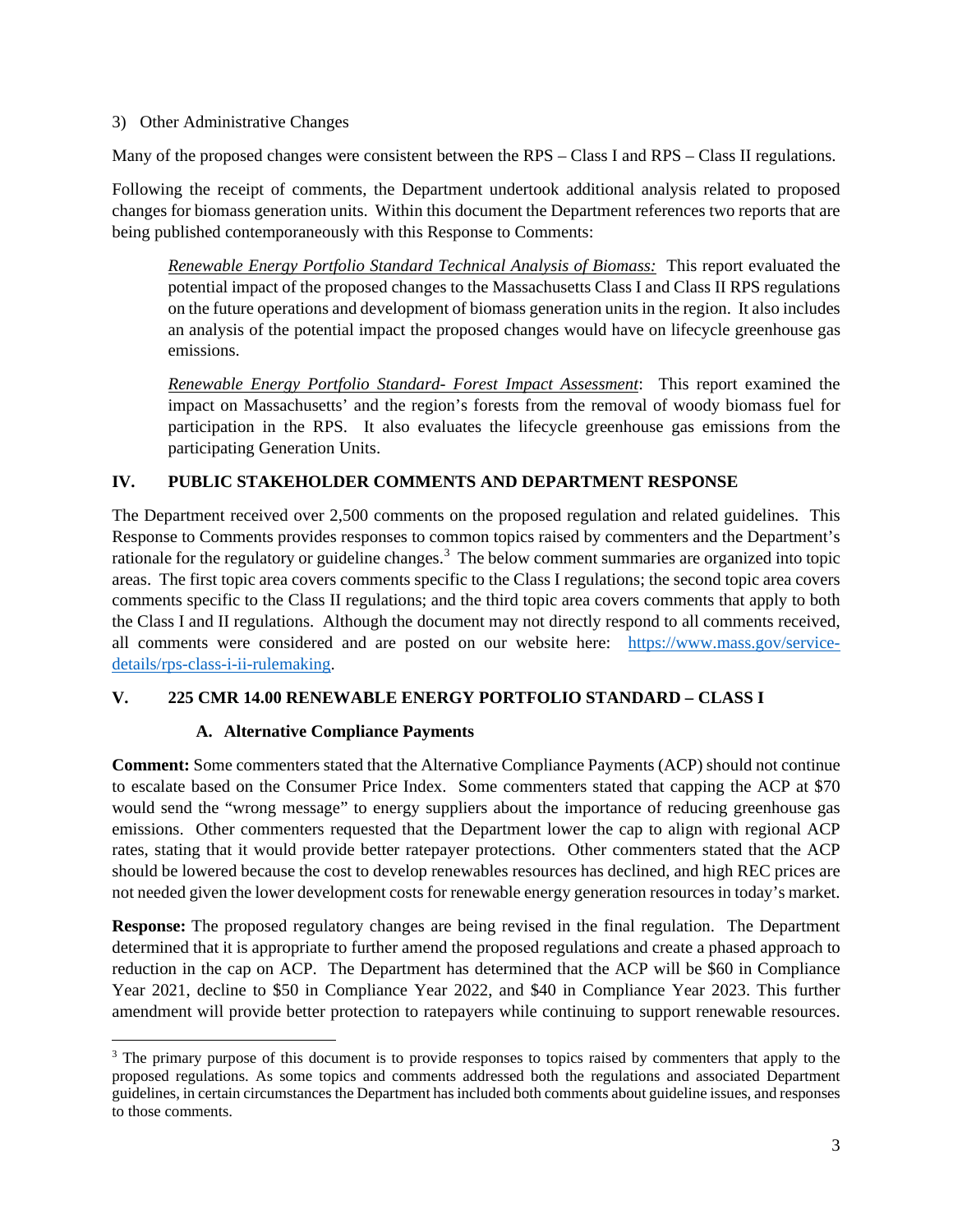In addition, this change will align the Massachusetts RPS - Class I ACP with Connecticut's RPS - Class I ACP. Aligning with Connecticut's RPS - Class I ACP provides regional consistency between the two largest REC markets in New England, while maintaining necessary value to support Massachusetts' efforts to reduce greenhouse gas emissions.

# **B. Definitions**

**Comment:** A commenter stated that the types of gas that are "Eligible Biogas Fuel" should be listed in the definition.

**Response:** The proposed regulatory changes are being retained in the final regulation. While the Department strives to provide guidance and clarity regarding the types of fuels that are eligible under the RPS - Class I program, biogas fuels is a developing area of the market, and the range of potentially eligible biogas fuels is not currently known. The Department is concerned that an overly prescriptive definition could have unintended consequences, including exclusion of an otherwise eligible fuel. The Department believes the definition is clear as currently proposed and will evaluate potentially eligible fuels on a case by case basis.

# **C. Solar Renewable Energy Certificate Carve Out I & II**

**Comment:** There were commenters both in support of and in opposition to limiting SREC I eligibility to 40 quarters. Commenters opposing the limit stated that SREC I project investments assumed generation of SRECs until the Solar Carve-Out program concludes in 2023. Some commenters further stated that the rule change would create regulatory uncertainty in the market and result in solar projects being considered risky investments. Other commenters supported the decision to limit SREC I eligibility to 40 quarters, citing realization of ratepayer savings.

**Response:** The proposed regulatory changes are being retained in the final regulation. The Department proposed limiting SREC I eligibility to 40 quarters, consistent with SREC II eligibility, in order to transition SREC systems to RPS Class I RECs sooner, which is projected to reduce ratepayer costs by approximately \$115 M from 2020–2023. Based on the Department's historical experience with the Solar Carve Out Program(s) and support levels for project development, the reduction in ratepayer costs realized by this change outweighs any potential uncertainty in the market that some commenters suggest would be created by this regulatory change.

# **VI. 225 CMR 15.00 RENEWABLE ENERGY PORTFOLIO STANDARD – CLASS II**

# **A. Alternative Compliance Payments**

**Comment:** Most RPS – Class II ACP commenters supported capping the RPS – Class II ACP rate for Renewable Generation Minimum Standard, though some requested that the ACP be lowered \$10– \$20/MWh to align more closely with regional prices and current market conditions, stating that limited data or analysis supported capping it at 50% of the RPS – Class I ACP.

**Response:** The proposed regulatory changes are being revised in the final regulation. The Department determined that, given the proposed change to the RPS – Class I ACP, revisions to the language to cap the RPS – Class II ACP at a fixed dollar amount of \$35 was appropriate. After evaluating the market and the cost to the program, the Department determined that an ACP capped at \$35 will appropriately balance the value of the environmental attributes of renewable energy and ensure there is ratepayer protection against cost.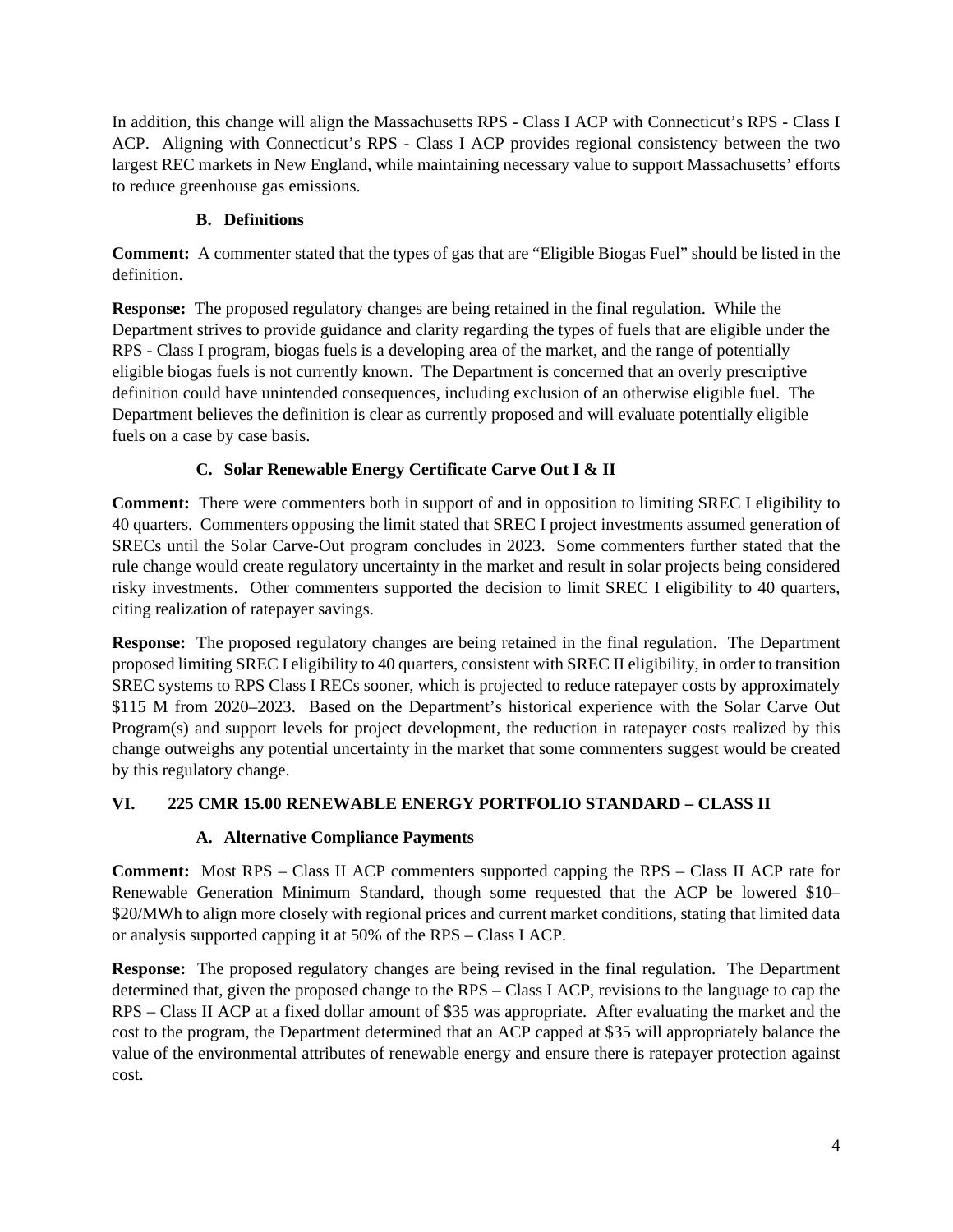**Comment:** There were commenters both in support of and in opposition to the proposed increase to the RPS – Class II ACP for Waste-to-Energy facilities. Some commenters that opposed the proposed increase stated that increasing the ACP may increase costs of compliance, because Waste Energy Certificates will trade near the ACP rate. Some commenters stated that costs to maintain Waste-to-Energy facilities should be paid by the communities that benefit from them. Some commenters proposed that if the RPS – Class I ACP is lowered to \$40, then the ACP for Waste-to-Energy should be lowered to 20% to 25% of the RPS – Class I ACP. Other commenters supported increasing the ACP, while opposing the sunset provision that causes the ACP to revert to \$11.50 in 2026. Additionally, some commenters proposed the Department allow an exemption to retail suppliers that already have load secured under competitive energy contracts.

**Response:** The Department has determined that delaying the increase in the RPS – Class II ACP for Wasteto-Energy to start in 2021 to align the increase with the first full compliance year best serves the purposes of the RPS program. The other proposed regulatory changes are being retained in the final regulation. Utilization of Waste-to-Energy facilities is consistent with the draft *Solid Waste Master Plan*. [4](#page-4-0) Waste-to-Energy facilities are important near-term infrastructure for the Commonwealth's management of solid waste. Supporting these facilities in the near-term to ensure operation will avoid potential costly alternatives for waste disposal. The Department retained the sunset provision in order to protect ratepayers from the long-term cost exposure of the facilities and to set a clear point when the future of Waste-to-Energy facilities should be further evaluated as a waste management solution.

# **B. Minimum Standard**

**Comment:** There were commenters both in support of and in opposition to the proposed increase to the minimum standard for Waste-to-Energy facilities to 3.7%. Some commenters that opposed increasing the minimum standard stated concerns that the market could be manipulated, harming retail consumers. Some commenters that supported the increase to the minimum standard recommended removal of the sunset provision, which causes the minimum standard to revert back to 3.5% in 2026. Some commenters also supported the provision for periodic reviews of the minimum standard. Finally, some commenters proposed the Department allow an exemption to retail suppliers that already have load secured under competitive energy contracts.

**Response:** The Department has determined that delaying the increase to the minimum standard for Wasteto-Energy to start in 2021, to align the increase with the first full compliance year best serves the purposes of the RPS program. Otherwise the proposed regulatory changes are being retained in the final regulation. In recent years, the retail load has declined, and the Department proposed the increase to the minimum standard to realign the obligation to ensure that all certificates can enter the market. The Department does not believe an exemption would be beneficial because the increase to the minimum standard is in place for only a short period of time and offering an exemption would be counterproductive to the goals underlying the proposed change.

## **C. General Comments**

**Comment:** Some commenters were in opposition to changes to RPS – Class II Waste-to-Energy and recommended the Department delay any such changes until after the 2020–2030 *Solid Waste Master Plan* has been adopted. Some commenters also stated that Waste-to-Energy systems are not renewable energy and should not be eligible for the RPS, citing potential health impacts from burning trash, including

<span id="page-4-0"></span><sup>4</sup> <https://www.mass.gov/guides/solid-waste-master-plan#-the-draft-2030-solid-waste-master-plan->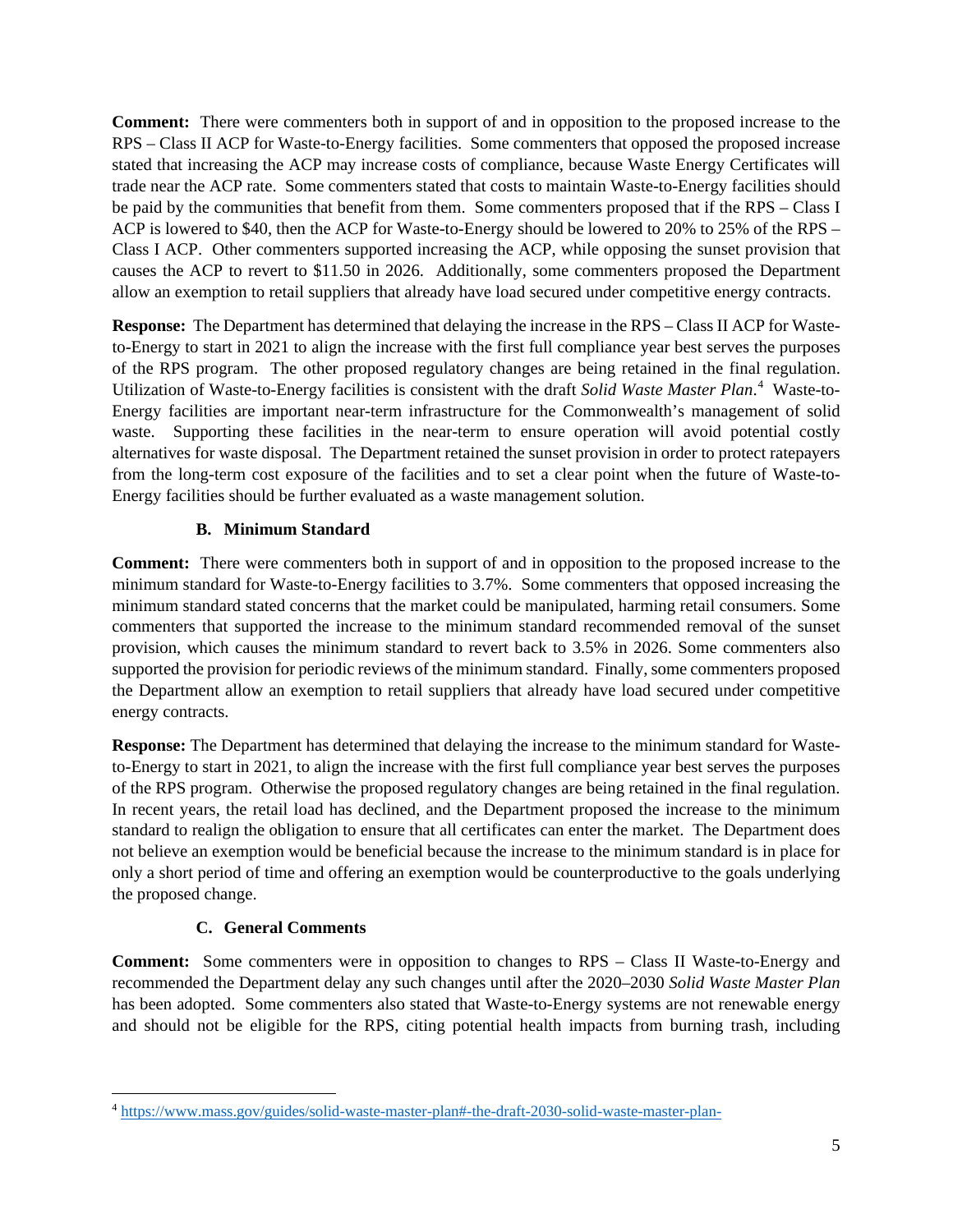increased toxic and greenhouse gas emissions. Some commenters noted that incinerators in Massachusetts are disproportionately located in Environmental Justice communities.

**Response:** The proposed regulatory changes are being retained in the final regulation. Waste-to-Energy is an eligible RPS Class II resource pursuant to M.G.L. c. 25A, § 11F(d) and the Department lacks the requisite authority to declare otherwise eligible resources ineligible. In addition, utilization of Waste-to-Energy facilities is consistent with the draft *Solid Waste Master Plan*. Waste-to-Energy facilities are important infrastructure for the Commonwealth's management of solid waste. Supporting these facilities in the near-term to ensure operation will avoid potential costly alternatives for waste disposal.

### **VII. 225 CMR 14.00 and 225 CMR 15.00 Combined**

### **A. Biomass - Lifecycle Greenhouse Gas Emissions**

**Comment:** Some commenters were in opposition to changing the lifecycle greenhouse gas emission reduction recovery period from 20 years to 30 years and stated that the regulations should be based on the Manomet study.<sup>[5](#page-5-0)</sup> Some commenters stated that the Department should not treat biomass as carbon neutral and should consider broader lifecycle greenhouse gas emissions, including cutting/transportation of biomass. Some commenters cited the UMass Lowell study,<sup>[6](#page-5-1)</sup> which determined that biomass has higher emissions than coal on a lifecycle basis. Some commenters stated that increasing the use of biomass does not align with Global Warming Solutions Act ("GWSA") emission reduction goals and suggested that other sources of clean energy such as solar and wind should be prioritized.

**Response:** The proposed regulatory changes are being revised in the final regulation. The Department will modify the final regulations to require the 50% reduction in lifecycle greenhouse gas emissions must be recovered over a 20-year period, rather than the proposed 30-year period. The *Technical Analysis of Biomass* found that 50% reduction of lifecycle greenhouse gas emissions is achievable over a 20-year period. Also, based on historical use of Forest Derived Thinnings, as defined in 225 CMR 14.02 and 225 CMR 15.02, the regulations can still support improved forest management by allowing additional Thinnings into the program while maintaining 50% reduction in lifecycle greenhouse gas emissions over 20 years. The Department notes that, since 2012, the Department has not treated woody biomass as carbon neutral, and instead has utilized the underlying principles of the *Manomet* study to assess the lifecycle greenhouse gas emissions analysis. The underlying principles of the *Manomet* study includes the following three factors: 1) Biomass Debt: Burning biomass is not carbon neutral and the carbon dioxide emitted must be made up for over time through carbon sequestration of forests that are sustainably managed; 2) Feedstock Characteristic: Not all biomass has the same carbon profile and therefore must be accounted for separately; and 3) Sustainable Forestry: In order for carbon to be sequestered, forests must be managed sustainably. The proposed regulations maintain the carbon accounting based on the principles established in the *Manomet* study, have a carbon debt associated with the carbon dioxide emitted during combustion, tailors the carbon profile based on feedstock source, and requires forests to be managed sustainably. The Department did not find the UMass Lowell study useful in evaluating proposed changes to these regulations because it was based on European markets. The supply chain for forest products in the Northeastern United States is different from that in Europe because the feedstocks are not sourced from tree plantations and are predominantly a byproduct of harvesting practices. Additionally, feedstocks are a wood chip rather than a

<span id="page-5-0"></span><sup>5</sup> The Manomet study was commissioned by the Department in 2010 and examined the use of forest biomass for generating energy in Massachusetts. The report is available at

<span id="page-5-1"></span>[https://www.mass.gov/doc/manometbiomassreportfullhirezpdf/download.](https://www.mass.gov/doc/manometbiomassreportfullhirezpdf/download) 6 John D Sterman et al 2018 Environ. Res. Lett. 13 015007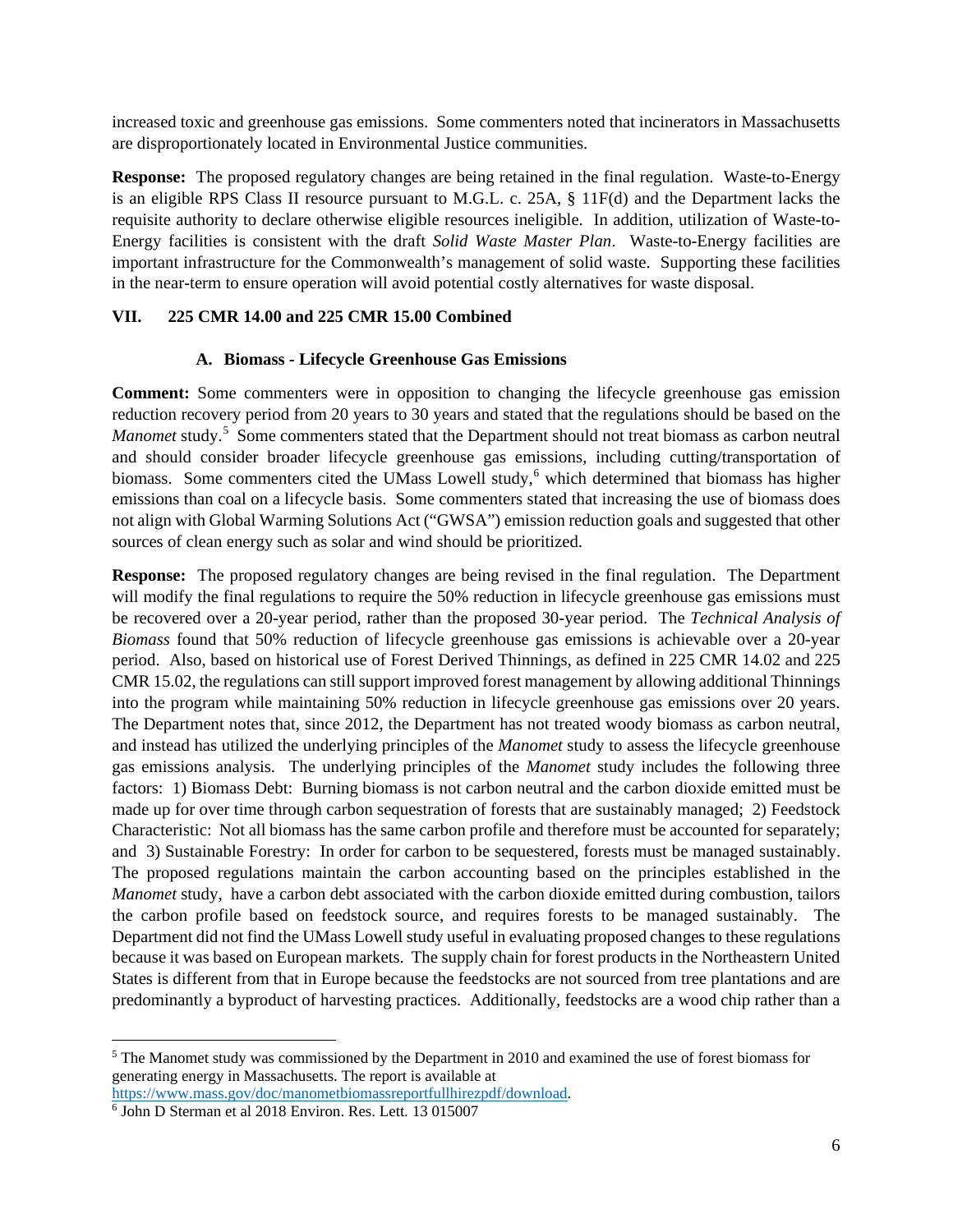manufactured pellet and the material is predominantly sourced from within the region, resulting in less emissions from transportation of biomass than in Europe.

**Comment:** Some commenters were in opposition to the removal of the definition of Lifecycle Greenhouse Gas Emissions from the regulations. They stated that the definition provided clarity on what should be included in emissions calculations. Some commenters recommended reinserting the definition and retaining the requirement to consult with MassDEP, an expert agency on emissions.

**Response:** The proposed regulatory changes are being retained in the final regulation, but the Department will provide clarity on the accounting of lifecycle greenhouse gas emissions in accompanying guidelines. The Department has consulted with MassDEP on the greenhouse gas emissions calculations within the guidelines, and the regulations retain the reference to MassDEP, where necessary, with respect to calculation of lifecycle greenhouse gas. Finally, striking the definition removes an inconsistency with 225 CMR 16.00, the APS regulation, which was promulgated in 2017.

**Comment:** Some commenters stated that the *Overall Efficiency and Greenhouse Gas Analysis Guideline* from 2012 does not account for the aggregate quantity of emissions related to the full fuel lifecycle because it uses a single year analysis. Some commenters recommended retaining the multi-year analysis in the tool and changing the eligibility requirements to be based on the multi-year analysis.

**Response:** The proposed changes are being retained in the final Guideline. After extensive stakeholder engagement in 2010–2012, the Department developed the *Overall Efficiency and Greenhouse Gas Analysis Guideline*. This Guideline provided analysis that is referred to as single-year and multi-year analysis. Since 2012, the regulatory requirement has used the single-year analysis to determine whether a facility is achieving a 50% reduction in lifecycle greenhouse gas emissions. The Department maintains that the single-year analysis is the appropriate method because it is based on actual generation and feedstocks used during the compliance year (or time period) in question and assesses the reductions from this fuel over multiple years. Conversely, the multi-year analysis is not an accurate method because it estimates greenhouse gas impacts based on assumed electricity production and feedstock eligibility requirements. Specifically, multi-year analysis assumes that the plant will generate the same amount of energy and utilize the same feedstock supplies in year 1 as it does in the remaining years, out to year 20. Market conditions for feedstocks and generation production are too variable to reliably assume that generation/feedstocks used in year 1 will continue to be used every year for 20 years. Also, by capping the multi-year approach at a defined time, it limits the potential lifecycle greenhouse gas reductions associated with fuel burned in later years.

**Comment:** Some commenters stated concerns that the Department's proposed changes eliminating the overall efficiency requirement and changes to the methodology for the lifecycle greenhouse gas emissions analysis may lead to increases in carbon dioxide emissions.

**Response:** The proposed regulatory changes are being retained in the final regulation. The Technical Analysis of Biomass calculated that the proposed changes would lead to greater lifecycle greenhouse gas emission reductions over a 20- or 30-year period, compared to existing 2012 regulations.

**Comment:** A commenter was in opposition to using new natural gas generation as a benchmark as it is effectively prohibited within Massachusetts, and benchmarking against next-generation natural gas technology that are more efficient than those in Massachusetts is not applicable.

**Response:** The proposed regulatory changes are being retained in the final regulation. The Department has reviewed forecasts from the Independent System Operator for New England ("ISO-NE"), which project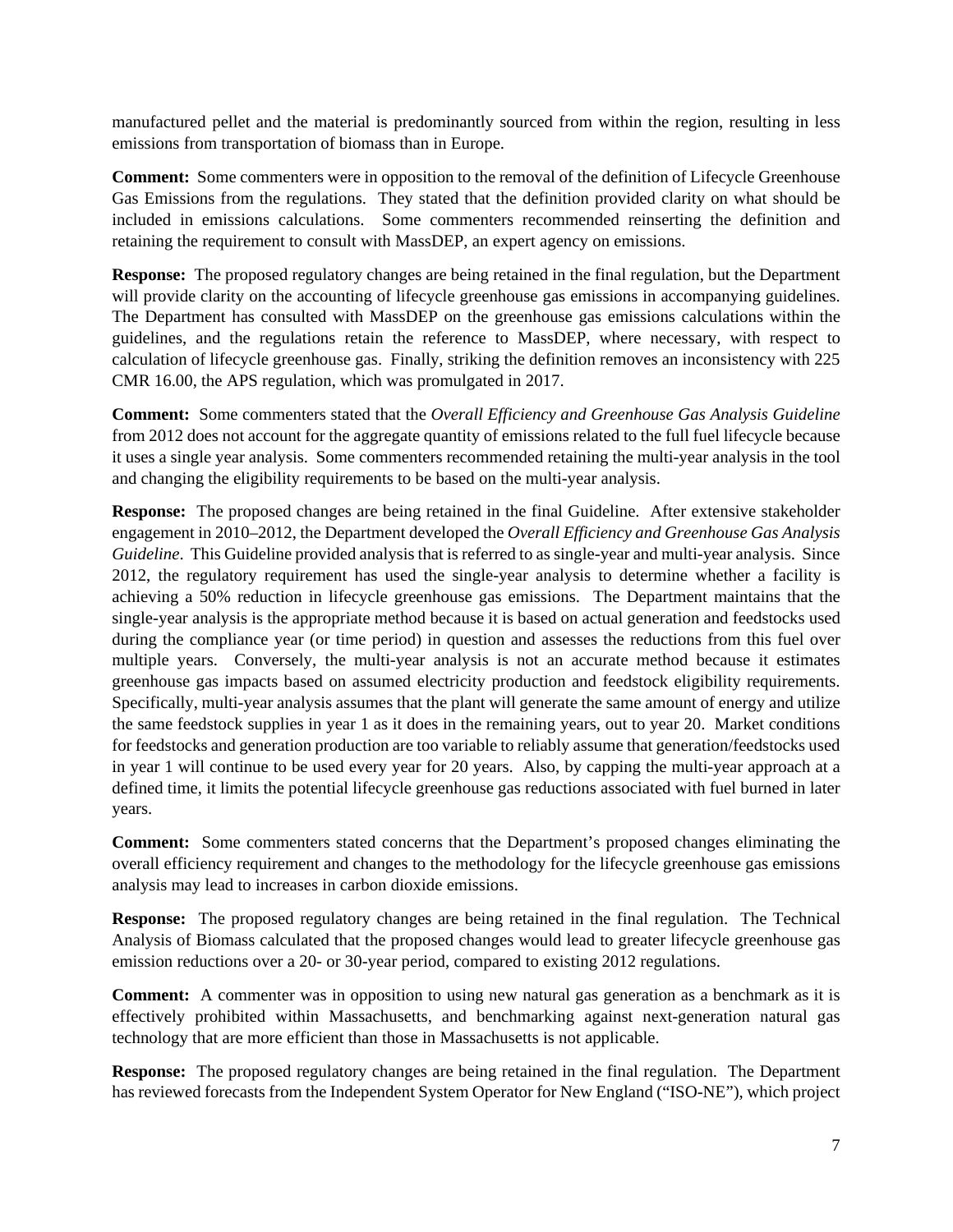that natural gas is likely to remain the fuel used by marginal generation units in the majority of hours in New England in the foreseeable future. Thus, the Department has determined that it is reasonable to take a conservative approach to compare against the most efficient natural gas generation units, as opposed to the average natural gas unit, to assess whether the requirement for at least 50% lifecycle greenhouse gas emission reduction is achievable.

**Comment:** Some commenters requested that the Department not remove the accounting block assigning fossil fuel-related greenhouse gas emissions for the harvesting, processing, and transportation of wood fuel in the *Overall Efficiency and Greenhouse Gas Analysis Guideline*. Some commenters were concerned that removing this feature would prevent the analysis from accurately capturing the full lifecycle greenhouse gas emissions profile.

**Response:** The proposed changes are being retained in the final Guideline. The "fuel processing stack emissions" field in the *Overall Efficiency and Greenhouse Gas Analysis Guideline* from 2012 was inserted to account for additional lifecycle greenhouse gas emissions from the manufacturing of energy-intensive products, such as bio-oil. It was not intended to be used to account for lifecycle greenhouse gas emissions associated with the harvesting, processing or transportation of green chips or pellets because these emissions were considered in the determination of the carbon density of biomass in the *Manomet* study. [7](#page-7-0) Similarly, any green chip or passively dried chip would have no additional stack emissions from processing, as the materials were never processed. For actively dried, processed chips which are, the energy used to dry the chip would be offset by the increased efficiency of the boiler, similar to pellet manufacturing as highlighted in the *Manomet* study. The Department will clarify in the *Guideline on Eligible Biomass Fuel For Renewable Generation Units* that if a bio-oil product is used, the lifecycle greenhouse gas emissions must be calculated on a case-by-case basis, in consultation with MassDEP, to accurately capture the increase amount of energy required to produce the fuel.

**Comment:** Some commenters requested that the Department revise the half-lives used in the *Overall Efficiency and Greenhouse Gas Analysis Guideline*. Some commenters stated that the decay rate for Forest Derived Residues was too high and should be lowered to better represent the feedstock.

**Response:** The proposed changes are being revised in the final Guideline. The Department determined to have separate decay rates for Forest Derived Residue and Non-Forest Derived Residue in the Guideline. In the proposed *Overall Efficiency and Greenhouse Gas Analysis Guideline* (2019 version), the decay rate for residues was an average based on the decay rate of Forest Derived Residue and Non-Forest Derived Residue. These decay rates were established in the 2012 Guideline following extensive stakeholder engagement in 2010–2012. Given that the tool has separate decay rates, the feedstocks can be categorized, and the decay rates had been vetted through stakeholder process, it is appropriate to use the specific decay rates from the *Overall Efficiency and Greenhouse Gas Analysis Guideline* for Forest Derived and Non-Forest Derived Residues rather than averaging them together.

**Comment:** Some commenters were concerned that the current *Overall Efficiency and Greenhouse Gas Analysis Guideline* did not clearly state the decay rate for Forest Salvage. Some commenters stated that it is complicated to calculate the greenhouse gas emissions of Forest Salvage and recommended that the *Overall Efficiency and Greenhouse Gas Analysis Guideline* be modified to include a separate designation.

**Response:** The proposed changes are being revised in the final Guideline. The Department determined that it was appropriate to revise the *Overall Efficiency and Greenhouse Gas Analysis Guideline* to have a

<span id="page-7-0"></span><sup>7</sup> The *Manomet* study states, "the increased efficiencies in boiler combustion achieved with pellets approximately offsets most of the increased emissions from plant operations and additional transport of pellets from the plant to their final destination."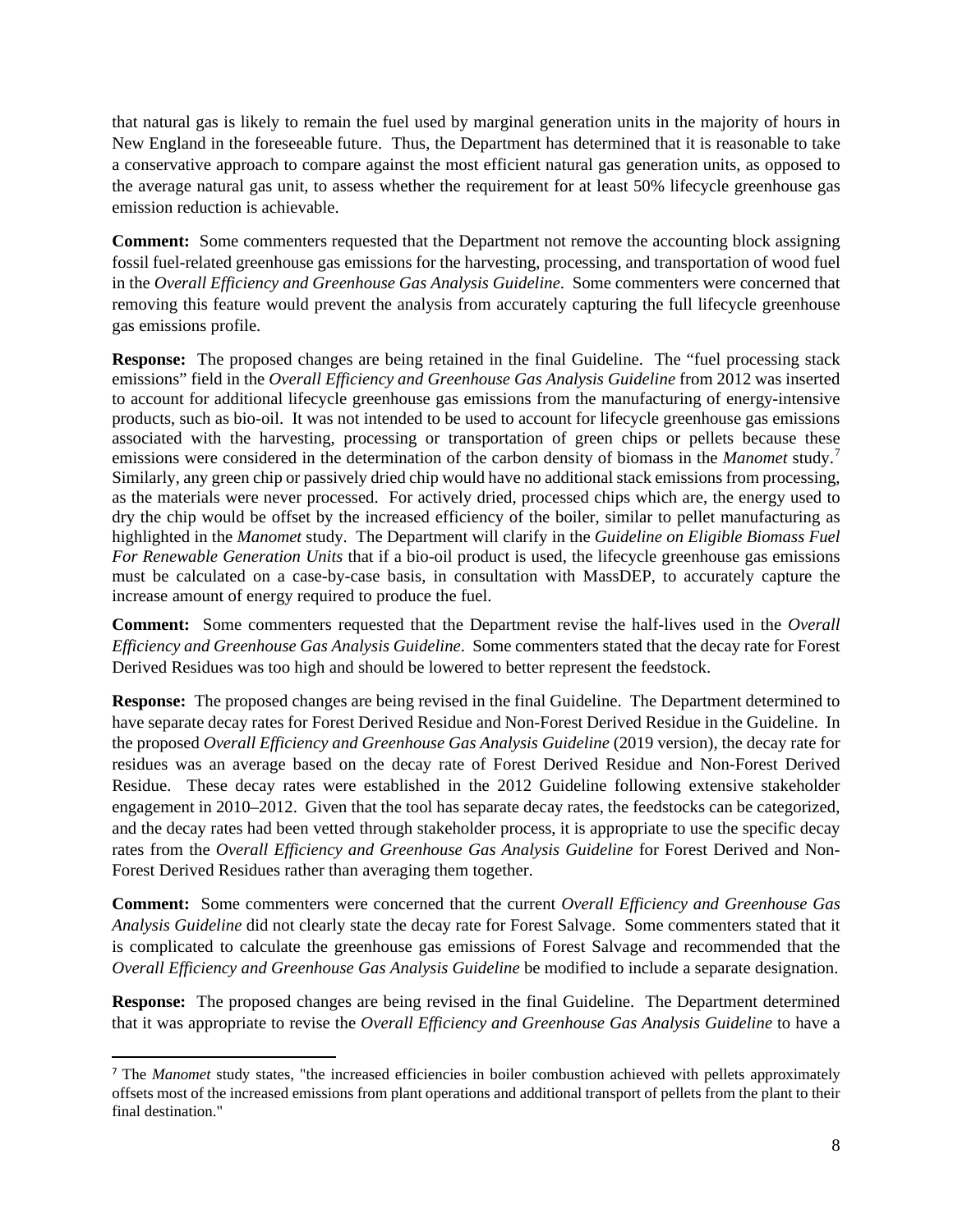separate designation for Forest Salvage to provide greater clarity on how the tool was accounting for the feedstock. The current *Overall Efficiency and Greenhouse Gas Analysis Guideline* has treated Forest Salvage as a Residue. Given that the Department is now proposing to have separate decay rates for Forest Derived Residue and Non-Forest Derived Residue, it is appropriate to assign the lower decay rate of Forest Derived Residue to Forest Salvage.

**Comment:** Some commenters were in opposition to allowing past over-compliance to be used in the probationary period when the required reduction of greenhouse gas emissions has not been met and suggest removing this provision. Some commenters supported the reduction of the probationary period from five years to one year.

**Response:** The proposed regulatory changes are being revised in the final regulation. The Department determined that it was appropriate to remove the probationary status provision in its entirety. The Department verifies every quarter, before any RECs are minted, whether a Generation Unit has met the greenhouse gas requirements. Therefore, a facility could never be placed in a Percent Under-compliance designation that would require a probationary period. In addition to removing the probationary status provision, the Department added a provision to the revocation sections which allows the Department to disqualify the Statement of Qualification for a Generation Unit if it has not generated RECs within a 12 month period.

### **B. Biomass - Overall Efficiency**

**Comment:** Some commenters were in opposition to reducing the overall efficiency requirement to 50%. Some commenters opined that reduction to a 50% overall efficiency requirement was arbitrary and that it would increase greenhouse gas emissions. Some commenters stated that a 60% efficiency was necessary for most facilities to show an appropriate reduction in net greenhouse gas emissions. Additionally, some commenters shared that since no electric-only plant could achieve a 50% overall efficiency requirement, the minimum threshold should be increased. Some commenters suggested that the Department look to the United Kingdom (UK), which has moved to a 70% efficiency requirement for subsidies for combined heat and power (CHP) systems and noted that Massachusetts has over 200 CHP installations, offering great potential. Other commenters were in opposition to having the 50% overall efficiency requirement because it would be extremely difficult to achieve. Some commenters suggested that sustainable forestry could be promoted by reducing the minimum efficiency for biomass facilities using >5% forest thinnings and residues. Some commenters stated that eliminating the overall efficiency requirement would allow a market for wood rotting in municipal lots to be used, rather than causing municipalities to pay large amounts of money to dispose of that wood.

**Response:** The proposed regulatory changes are being revised in the final regulation. The Department determined that it was appropriate to increase the overall efficiency requirement to 60%. Having a fixed requirement maintains the intent of the proposed regulations, which was to eliminate the sliding scale to improve administrative efficiencies. The Department reviewed the UK information included in the comments, and determined that it was not an appropriate comparison point, because the UK efficiency requirement includes natural gas CHP, which are not eligible to participate in the RPS in Massachusetts. Of the 200 CHP systems in Massachusetts, only 2 systems are participating in the RPS by utilizing an Eligible Biomass Woody Fuel.

**Comment:** The Department received comments in opposition to and in support of the proposed elimination of the overall efficiency requirement for Generation Units that utilize 95% or more Non-Forest Derived Residues and Forest Salvage feedstocks. Some commenters were in opposition to eliminating the overall efficiency, stating that they did not believe the proposed changes are based on credible science. Some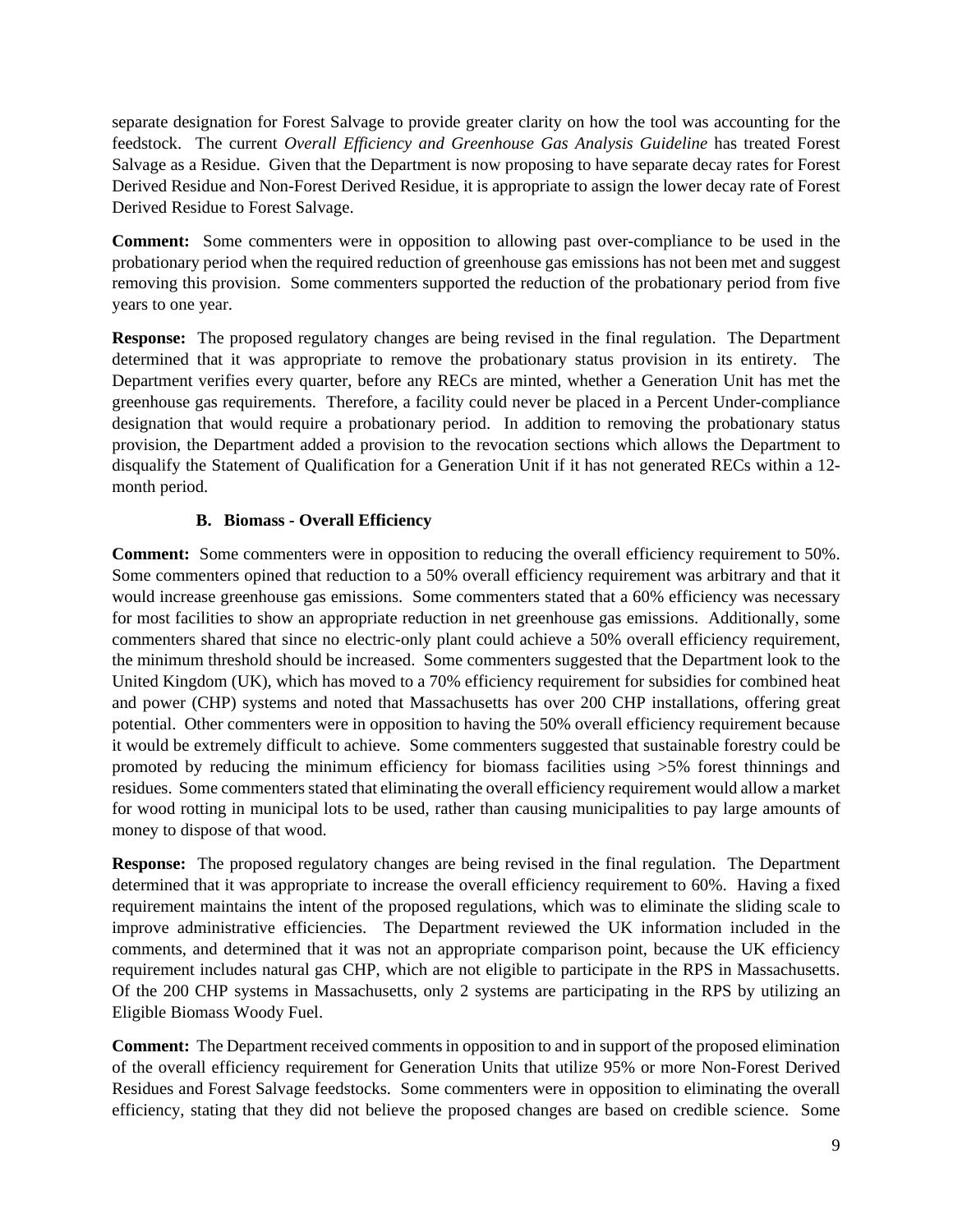commenters stated that eliminating the overall efficiency requirement will increase greenhouse gas emissions. Commenters argued it is illogical to base efficiency requirements solely on the fuel burned because feedstock supplies will change over time. Additionally, some commenters that opposed the change stated that Forest Salvage was never studied in the *Manomet* study and should not be considered a preferred source of biomass that would result in eliminating the overall efficiency requirement. Other commenters opined that the proposed changes would promote sustainable forestry and supported the inclusion of Forest Salvage because dead trees do not absorb carbon and should be removed to allow for regeneration. Some commenters supporting the changes stated that eliminating the overall efficiency will create a market for this wood to be utilized, rather than rotting in lots or causing municipalities to pay large amounts of money to dispose of the wood. Some commenters supporting the changes stated that the *Manomet* study confirmed that there is a carbon emission profile difference between whole trees versus wood residues and the use of wood residues is highly preferable compared to leaving the material to decompose in forests and landfills.

**Response:** The proposed regulatory changes are being revised in the final regulation. The *Technical Analysis of Biomass* supports a conclusion that there is greater potential for lifecycle greenhouse gas emissions reductions if the waiver of the overall efficiency requirement for facilities that source 95% or more of its feedstock from Non-Forest Derived Residue is adopted. As the appropriate calculation for carbon emissions of Forest Salvage is an evolving topic, the Department has determined that removing Forest Salvage as an eligible feedstock to waive the overall efficiency requirement was appropriate.

### **C. Biomass - Forest Sustainability**

**Comment:** Some commenters opposed removing metrics for sustainable forestry from the *[Guideline on](https://www.mass.gov/files/documents/2019/05/01/Guideline%20on%20Eligible%20Biomass%20Fuel%20for%20Renewable%20Generation%20Units%20%28050119%29%20%28002%29.pdf)  [Eligible Biomass Fuel for Renewable Generation Units](https://www.mass.gov/files/documents/2019/05/01/Guideline%20on%20Eligible%20Biomass%20Fuel%20for%20Renewable%20Generation%20Units%20%28050119%29%20%28002%29.pdf)*. Some commenters stated that the proposed changes lack the specificity of the existing guideline, including prohibitions of the removal of stumps, harvesting of old growth forests, leaving downed woody material, etc. Some commenters suggested retaining and strengthening (in consultation with forest ecologists and wildlife biologists) the forest protections, consistent with current ecological and climate science. Additionally, some commenters were in opposition to the definition of Sustainable Forestry in the regulations because the definition is from 1998 and was drafted before the issues of impacts on biodiversity from climate change were fully understood.

**Response:** The proposed regulatory and Guideline provisions are being retained. The definition in the regulations for Sustainable Forestry is broad enough to support benefits of biodiversity. Regarding the metrics in the *[Guideline on Eligible Biomass Fuel for Renewable Generation Units](https://www.mass.gov/files/documents/2019/05/01/Guideline%20on%20Eligible%20Biomass%20Fuel%20for%20Renewable%20Generation%20Units%20%28050119%29%20%28002%29.pdf)*, the proposed requirements are more stringent than the requirements they are replacing. For all forest-derived wood harvested in Massachusetts, a public forester, which is an employee of the Department of Conservation and Recreation ("DCR") is required to verify sustainability criteria are met, adding additional oversight that previously had not been required. Since the DCR is the government's regulatory body charged with managing forests, it is an appropriate entity to verify whether harvests are consistent with state standards. Additionally, the forestry industry has licensure programs that involve rigorous requirements be met in order to attain a professional license. If a licensed forester is found to be non-compliant when attesting to a harvest meeting the sustainable forest management requirement, the individual risks losing their professional license. In addition, tracking methods have been maintained utilizing the Massachusetts Biomass Registry and the Department continues to assess methods for improvement. As highlighted in the Biomass Retention and Harvesting Guidelines for the Northeast, 1/4 to 1/3 of residues need to be retained for forest health.<sup>[8](#page-9-0)</sup> Also, regional standards in the Guideline are appropriate since facilities across ISO-NE

<span id="page-9-0"></span><sup>8</sup> Forest Stewards Guild, Forest Biomass Retention and Harvesting Guidelines for the Northeast, May 2010, available at https://foreststewardsguild.org/wp-content/uploads/2019/06/FG\_Biomass\_Guidelines\_NE.pdf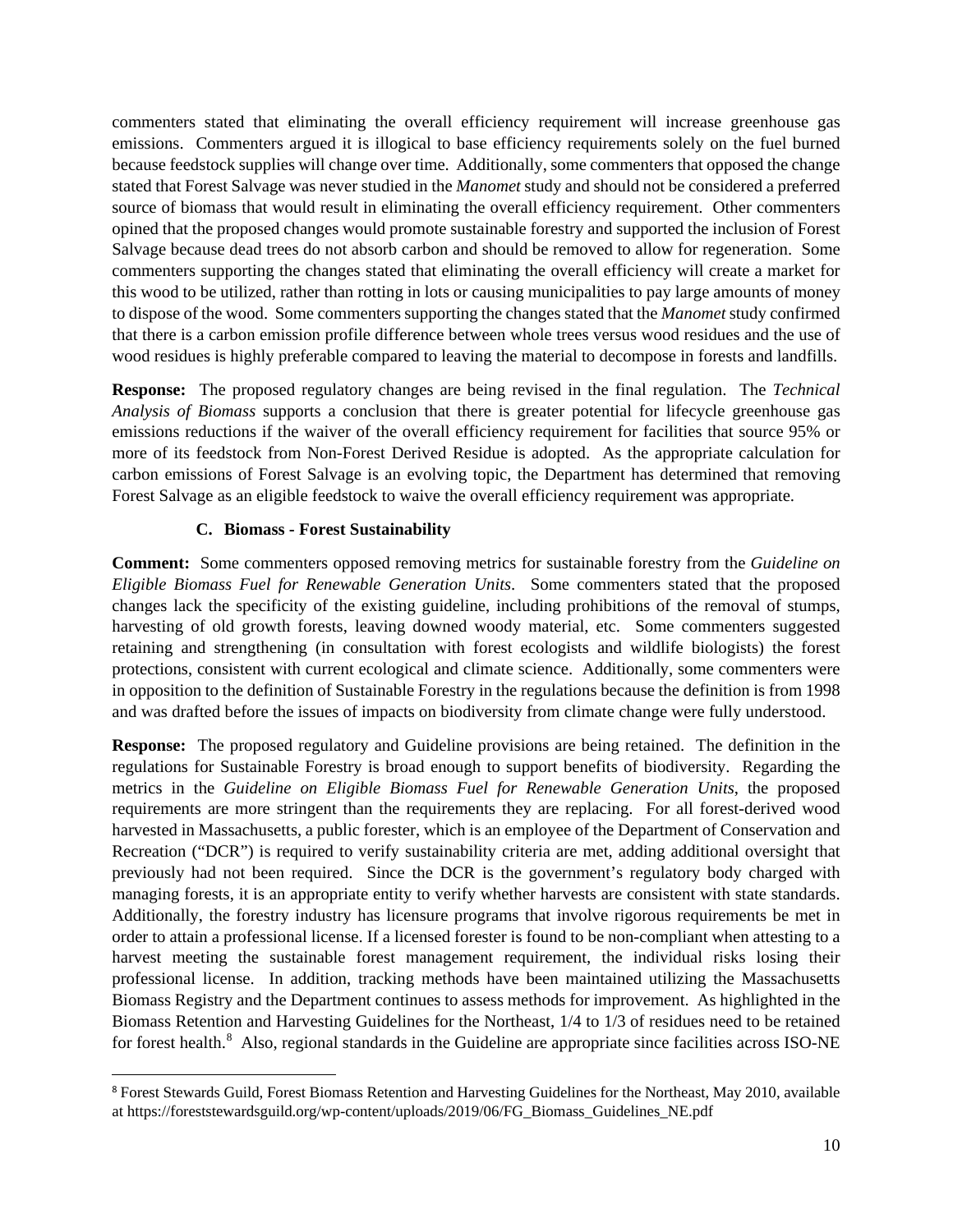are eligible to participate. Using the proposed definition will also align with 225 CMR 16.00, the APS regulation, which was promulgated in 2017.

**Comment:** Some commenters were in opposition to the removal of the hard limit that only 30% of the residues and thinnings harvested can be used for Eligible Biomass Woody Fuel, arguing that this limit is necessary to stop intensive harvesting from happening.

**Response:** The proposed regulatory provisions are being retained in the final regulation. Forest Derived Residues and Forest Derived Thinnings, as defined in 225 CMR 14.02 and 225 CMR 15.02, are byproducts of normal harvesting and land management practices. The price of saw timber is typically above \$100/ton, which is significantly higher than forest residues/mill waste that is typically around \$30-\$40/ton.<sup>[9](#page-10-0)</sup> The RPS is not set up to incentivize unreasonable intensive harvesting solely to provide material for the RPS. Accordingly, a hard limit is unnecessary. This reasoning also applies to thinnings, as the definition for Forest Derived Thinnings restricts its eligibility to only materials that cannot be sold as saw timber. Therefore, restricting the amount of residues and thinnings from harvest operations should not have an impact on sustainable forestry.

**Comment:** Some commenters opposed the removal of an advisory panel for Eligible Biomass Woody Fuel and requested that the panel be reinstated.

**Response:** The proposed regulatory changes are being retained in the final regulation. Since 2012, when the regulations were last revised, the advisory panel has not been formed and the Department did not receive a stakeholder request for panel formation. Rather than creating an advisory panel, the Department will provide public information on tracking biomass feedstock supplies by publishing an RPS Biomass Tracking Report on or before July 1st on an annual basis and will accept public comments on the report.

**Comment:** Some commenters opposed the removal of the forest impact assessment, the annual compliance reporting, and the quarterly reporting. Some commenters also opposed changing the start date for the forest impact assessment to 2020. Some commenters opposed the removal of language in the forest impact assessment that required the assessment of lifecycle greenhouse gas emissions and stated that the Department struck language that would require the report to be made public.

**Response:** The proposed regulatory changes are being retained in the final regulation. To clarify, the Department has not removed the requirement for a Forest Impact Assessment and reports are due in the year stated in the regulations. These reports will be available to the public. Changing the date to 2020 is appropriate because it aligns with the original regulations which required a report every 5 years beginning in 2015. The Department determined that an assessment of lifecycle greenhouse gas emissions in the report is not necessary because an assessment of lifecycle greenhouse gas emission reductions already occurs every quarter for each facility as a part of the quarterly reporting requirements noted in 225 CMR 14.05(8)(c) and the *Overall Efficiency and Greenhouse Gas Analysis Guideline*. The Department has added new language to the revised regulations which explicitly state that RECs are unable to be minted if the regulatory requirement of lifecycle greenhouse gas emissions reductions is not achieved in the calendar quarter.<sup>[10](#page-10-1)</sup> The quarterly and annual reporting requirements are still in place; they were moved from the regulations to the *[Guideline on Eligible Biomass Fuel for Renewable Generation Units](https://www.mass.gov/files/documents/2019/05/01/Guideline%20on%20Eligible%20Biomass%20Fuel%20for%20Renewable%20Generation%20Units%20%28050119%29%20%28002%29.pdf)*.

<span id="page-10-0"></span> $9$  New Hampshire Timberland Owners Association (NHTOA), Market Pulse,  $4<sup>th</sup>$  Quarter 2017

<span id="page-10-1"></span><sup>10</sup> 225 CMR 14.05(1)(a)7.d.i.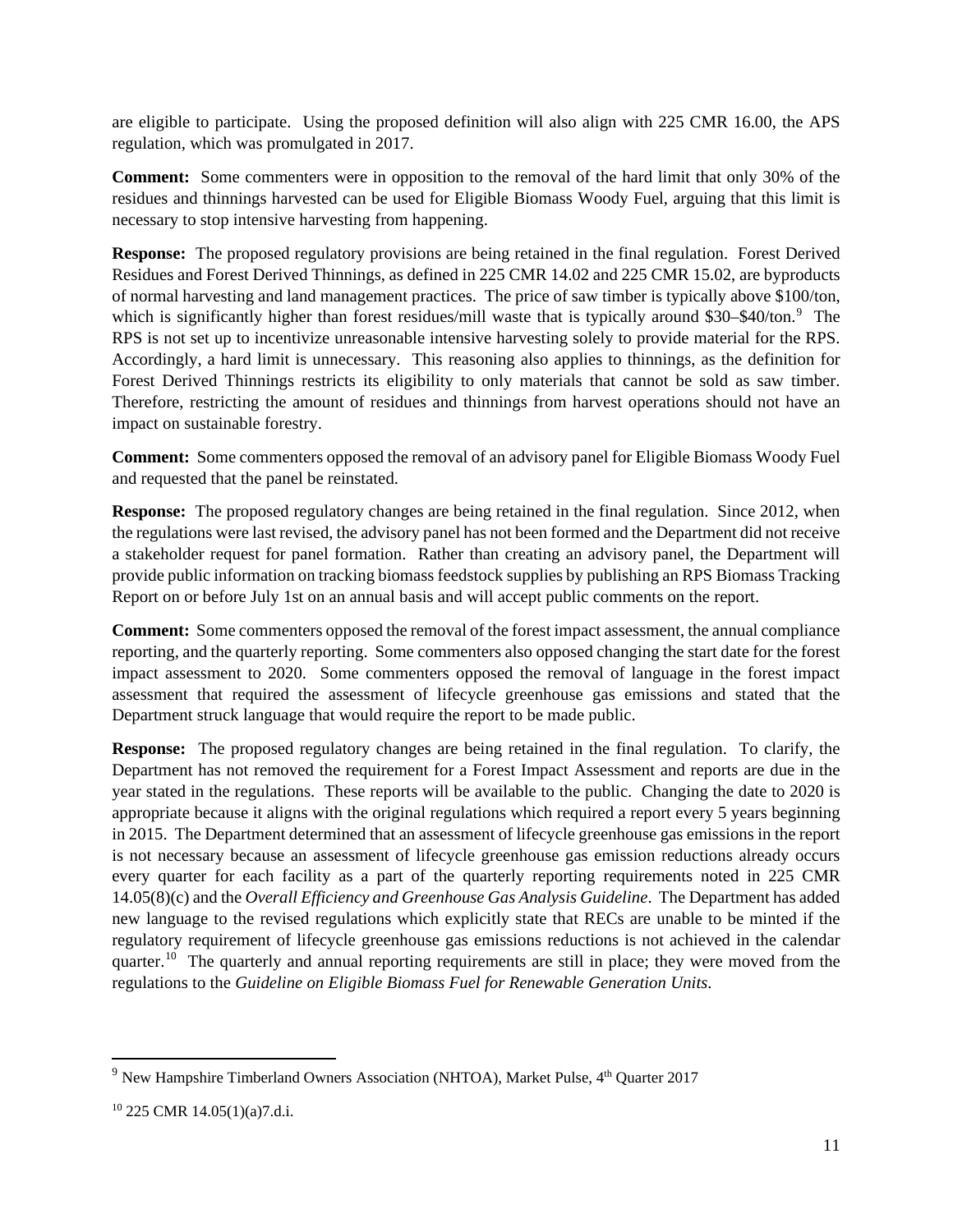#### **D. Biomass - Definitions**

**Comment:** Some commenters opposed the removal of land-clearing material as an eligible feedstock, stating that the material is a byproduct that would otherwise be landfilled. Other commenters supported the removal of land-clearing material, stating that converting forests to development will permanently remove the ecosystem services provided by the land, and therefore should not be incentivized.

**Response:** The proposed regulatory changes are being retained in the final regulation. If non-agricultural land clearing remained eligible, it would incentivize permanent conversion of forest lands to development, eliminating the land's ability to sequester carbon.

**Comment:** Some commenters challenged the legitimacy of treating "land use change- agricultural" wood, categorized under Non-Forest Derived Residues, as low or zero-carbon. Commenters requested that the *Overall Efficiency and Greenhouse Gas Analysis Guideline* be revised to reflect that trees will not grow back. Other commenters stated that the definition of agricultural wood waste as a Non-forest Derived Residue could allow plantation trees to be considered an "agricultural product." Some commenters recommended the Department clarify that only true orchard residues are allowed.

**Response:** The proposed changes are being retained in the final regulation and Guideline. The definition of Non-Forest Derived Residue and proposed carbon profile assumptions for "land use change-agricultural" are unchanged from 2012 regulations. Additionally, as this feedstock is limited and providing revenue to active farms, it helps maintain working land instead of converting that land to development and permanently limiting the land's ability to sequester carbon. Finally, plantation trees are not considered an agricultural product and the Department will propose revisions to corresponding guidelines to clarify this matter.

**Comment:** Some commenters opposed changes to the definition of Forest Derived Residue and stated that collaterally damaged feedstocks should not be treated as residue, citing the *Manomet* study. Some commenters stated that expanding the definition to include collaterally damaged trees would not accurately represent the carbon profile of the residue in the *Overall Efficiency and Greenhouse Gas Analysis Guideline*. Some commenters recommended striking collaterally damaged feedstocks from being eligible as a Forest Derived Residue. Other commenters stated that the definition of Forest Derived Residues should not be limited to byproducts and should be broadened. Some commenters stated that if there is no pulpwood market, the commenters would benefit from access to other markets, such as biomass energy facilities.

**Response:** The proposed regulatory changes are being retained in the final regulation. The *Manomet* study did not use a Timber Products Output methodology because that methodology overstates the volume of breakage and residual stand damage. The *Manomet* study did not explicitly state that breakage and residual stand damage should not be treated as a residual. Collaterally damaged wood, as defined in the proposed regulations, is a byproduct of harvesting operations and is appropriately treated as a residual. Additionally, the Department determined that expanding the definition to include wood that is not a byproduct is not appropriate, as there are greenhouse gas impacts with using whole trees harvested solely for the purpose of generating electricity. In addition, the proposed regulatory provisions are consistent with the definition of Forest Derived Residue in 225 CMR 16.00, the APS regulation, which was promulgated in 2017.

**Comment:** Some commenters opposed revisions to the definition of Non-Forest Derived Residues, stating that the changes will divert non-forest derived material away from recycling industry and for use in manufacturing products, such as particleboard. Commenters stated that mills will choose to grind wood solely for fuel to be used for the RPS.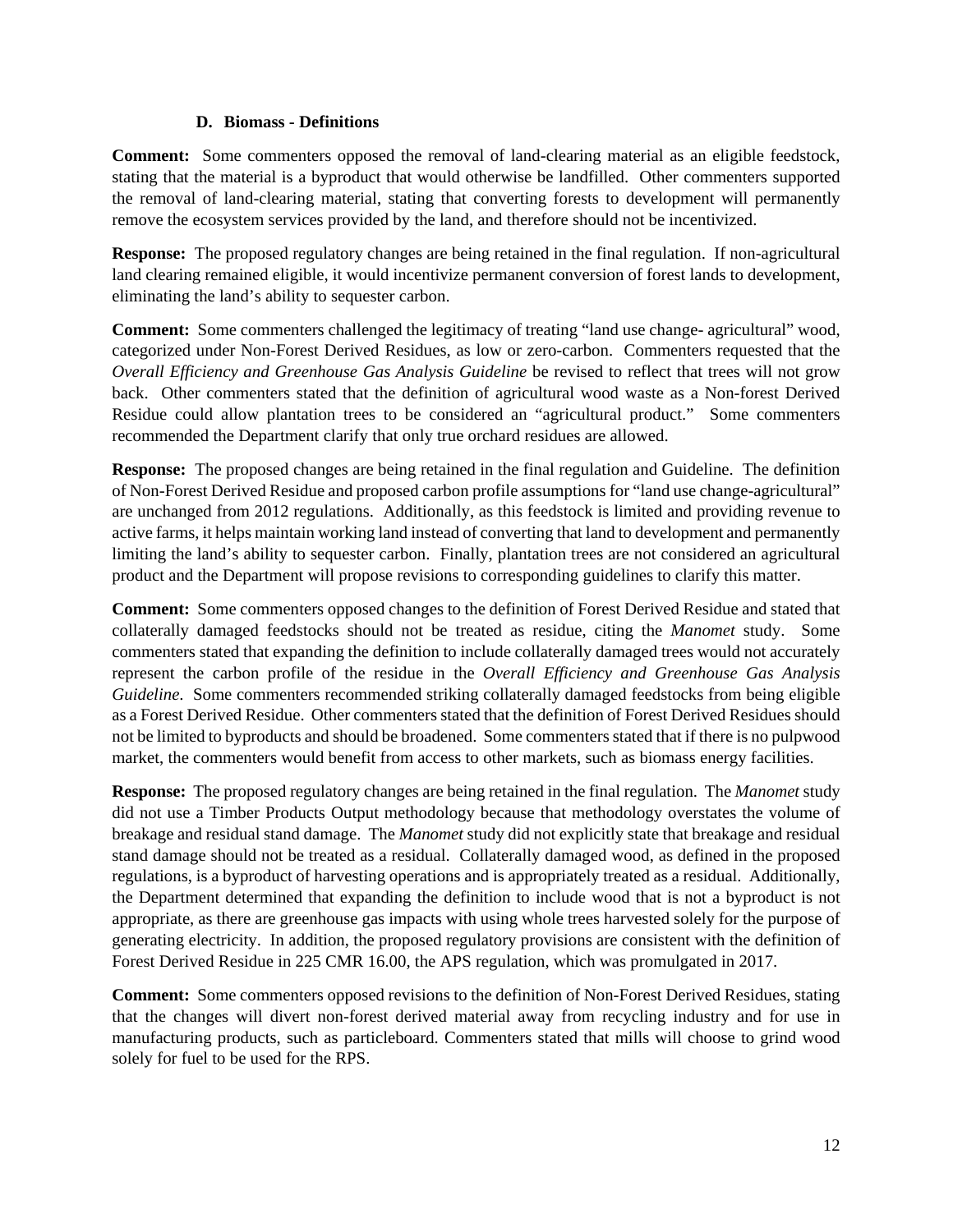**Response:** The proposed regulatory changes are being retained in the final regulation. Based on historical data over a 5-year period, Non-Forest Derived Residue feedstock categories represented ~896,000 green tons. The *Technical Analysis of Biomass* estimates that there is ~ 3,824,657 green tons/year of Non-Forest Derived Residues. This demonstrates that there is sufficient supply of low-grade wood for use to produce other products, such as particleboard. Further, the price of saw timber is typically above \$100/ton, which is significantly higher than forest residues/mill waste, which are typically around \$30–\$40/ton.<sup>[11](#page-12-0)</sup> The use of saw timber mill waste to meet the eligibility requirements of the RPS is not in the financial interest of the mill operators, and is therefore unlikely.

**Comment:** Some commenters generally supported changing the definition for Forest Derived Thinnings from 12 foot saw logs to 8 foot saw logs. A commenter recommended the Department consider eliminating Forest Derived Thinnings as an eligible feedstock in the RPS program, recognizing that near term greenhouse gas reductions must be achieved.

**Response:** The proposed regulatory changes are being retained in the final regulation. Based on the *Technical Analysis of Biomass*, the current regulations allow for up to 35% of the feedstock to be sourced from Forest Derived Thinnings while still achieving the requirement for 50% reduction of lifecycle greenhouse gas over 20 years. In practice, the *Forest Impact Assessment* showed that only 11% of Forest Derived Thinnings has been utilized as feedstock in the RPS program over the 5-year period assessed. Reducing the size of Forest Derived Thinnings from 12 foot logs to 8 foot logs will further constrain the feedstock's eligibility while still recognizing the value Forest Derived Thinnings offer in silviculture practices to manage forest resources.

**Comment:** Some commenters opposed the removal of the words "major threat" from the definition of Forest Salvage, stating that any tree "damaged" could be removed without limitation if declared an injurious agent. Some commenters recommended that the Department revert to the existing definition of Forest Salvage.

**Response:** The proposed regulatory changes are being revised in the final regulation. After review and consultation with DCR, the Department has revised the definition to allow Forest Salvage to be eligible if it is harvested in Massachusetts through a DCR-approved cutting plan. This change will allow a greater amount of Forest Salvage to qualify for the RPS while maintaining protective measures to avoid overharvesting.

**Comment:** A commenter stated that the definition of Clean Wood is too restrictive. Other commenters noted that removing "non-treated pallets" from the definition could potentially allow treated pesticide pallets, construction, and demolition material as an eligible fuel.

**Response:** The proposed regulatory changes are being retained in the final regulation. After consulting with the Massachusetts Department of Environmental Protection ("MassDEP"), the definition of Clean Wood was adopted to exclude construction and demolition debris and treated pallets, from eligibility in the RPS. This definition aligns with 225 CMR 16.00, the APS regulations promulgated in 2017), which restricts Eligible Biomass Woody Fuel to feedstocks that are Clean Wood, as defined by MassDEP.

**Comment:** Some commenters stated concerns that the proposed inclusion of wood waste as a Non-Forest Derived Residue would increase the pool of eligible fuel.

<span id="page-12-0"></span><sup>&</sup>lt;sup>11</sup> New Hampshire Timberland Owners Association (NHTOA), Market Pulse,  $4<sup>th</sup>$  Quarter 2017.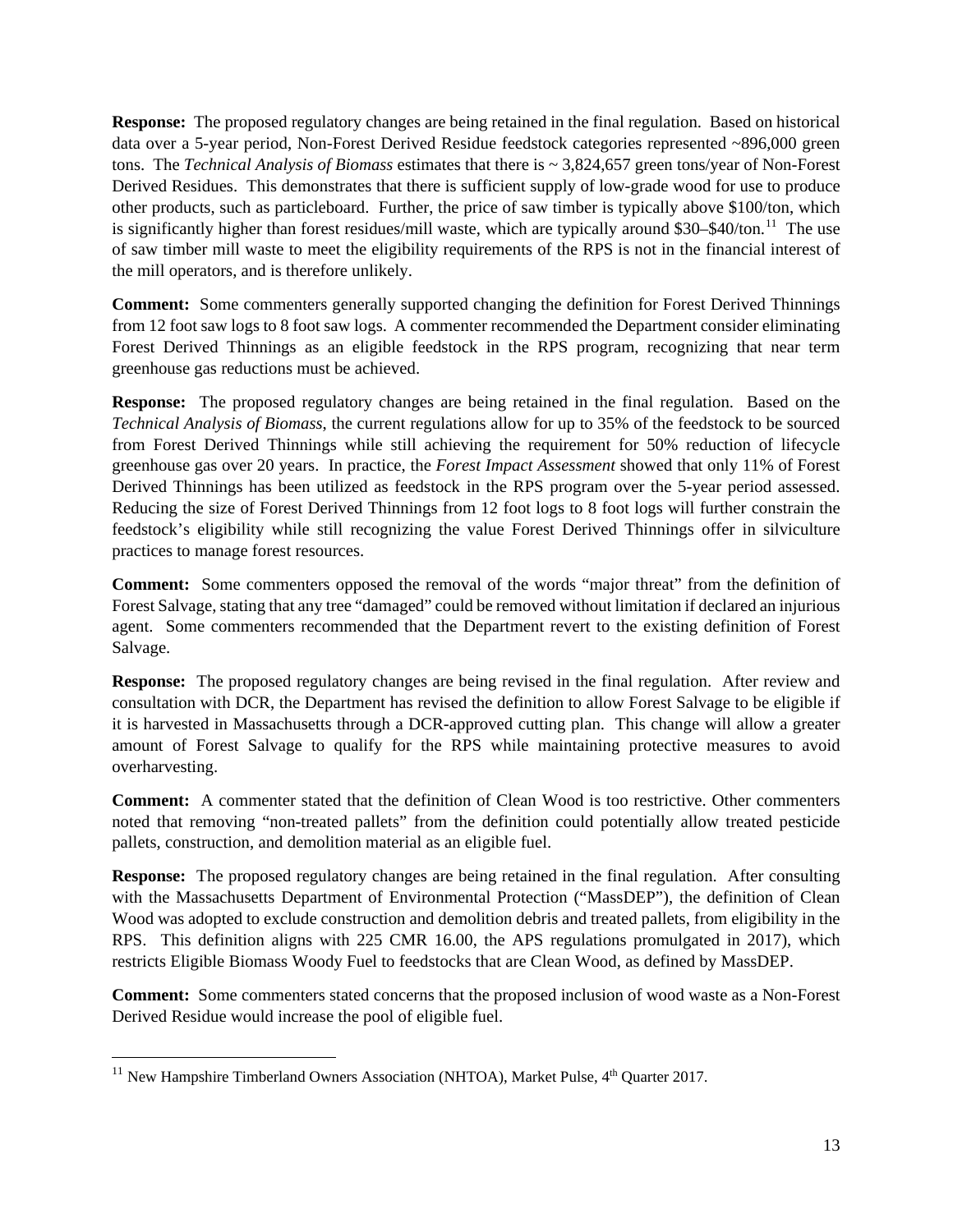**Response:** The proposed regulatory changes are being retained in the final regulation. The definition of wood waste has been minimally expanded to allow certain wood, such as timber mats, that has reached the end of its useful life and are Clean Wood, to be an eligible feedstock. The Department will monitor, through its quarterly review process, to ensure regulations are interpreted correctly and implemented properly.

# **E. Biomass - General**

**Comment:** Some commenters opposing the proposed regulatory changes related to biomass stated that the proposed changes would allow out-of-state biomass energy plants to access the Massachusetts REC market. Some commenters also stated that Generation Units in New Hampshire and Maine would requalify or that the incentives would result in new biomass plants being constructed. Some commenters also stated that biomass plants in New York could flood the REC market.

**Response:** The proposed regulatory changes are being retained in the final regulation. In response to comments received, the Department performed additional analysis, as contained in the *Technical Analysis of Biomass,* regarding proposed biomass changes in the regulation. This analysis considered, among other things, the dynamics of REC markets, available biomass feedstock, and infrastructure at existing Generation Units. The analysis predicts that, under the proposed changes, a small percentage of the biomass Generation Units would potentially participate in the market, approximately 248 GWh (in 2025) in the Base Case, and approximately 166 GWh (in 2024) and 634 GWh (in 2025) in the Low Cost Case. The Massachusetts RPS operates within a regional REC marketplace. The Department's view is that an effort by Massachusetts to unilaterally exclude facilities in other New England states or adjoining ISO regions from participating in the Massachusetts RPS, provided such facilities meet all program requirements, would undermine the RPS program.

**Comment:** Some commenters stated concerns that burning wood causes negative health impacts from air pollution such as particulate matter, ozone, and other outdoor air pollutants. Some commenters also stated that the Department removed requirements for air permits from MassDEP and the commenters suggested revising the emissions control standards to be at least as stringent as those required in the 2011 air permits for the Palmer plant. Some commenters stated that the U.S. Environmental Protection Agency ("EPA") has lowered the annual PM2.5 standard and urged the Department to both adopt the former EPA standard as well as a spatial approach to assess emissions, rather than state-wide particulate emissions limit. Some commenters stated that the Department should exclude emitting facilities located in or proximate to Environmental Justice communities from REC eligibility.

**Response:** The proposed regulatory changes are being retained in the final regulation. The regulations require valid air permits meeting all applicable standards to be obtained from MassDEP, and all Generation Units using an Eligible Biomass Fuel must demonstrate, to the satisfaction of the Department, that the emission rates for each Generation Unit are consistent with rates prescribed by MassDEP for comparably fueled Generation Units in the Commonwealth. The Department defers to MassDEP on all air permitting requirements, as proposed in the regulations.

**Comment:** Some commenters recommended that when Generation Units are co-firing, the eligible portion of generation from feedstock should be allowed to generate RECs. Some commenters opposed removal of the definition of Co-mingled Biomass Woody Fuel and argued that Generation Units should be allowed to burn materials other than Clean Wood. Other commenters opposed co-fired systems generating RECs.

**Response:** The proposed regulatory changes are being retained in the final regulation. The Department has removed the definition of Co-mingled Biomass Woody Fuel because there are adequate processes in place to track Eligible Biomass Woody Fuel. While this definition has been removed, the regulations still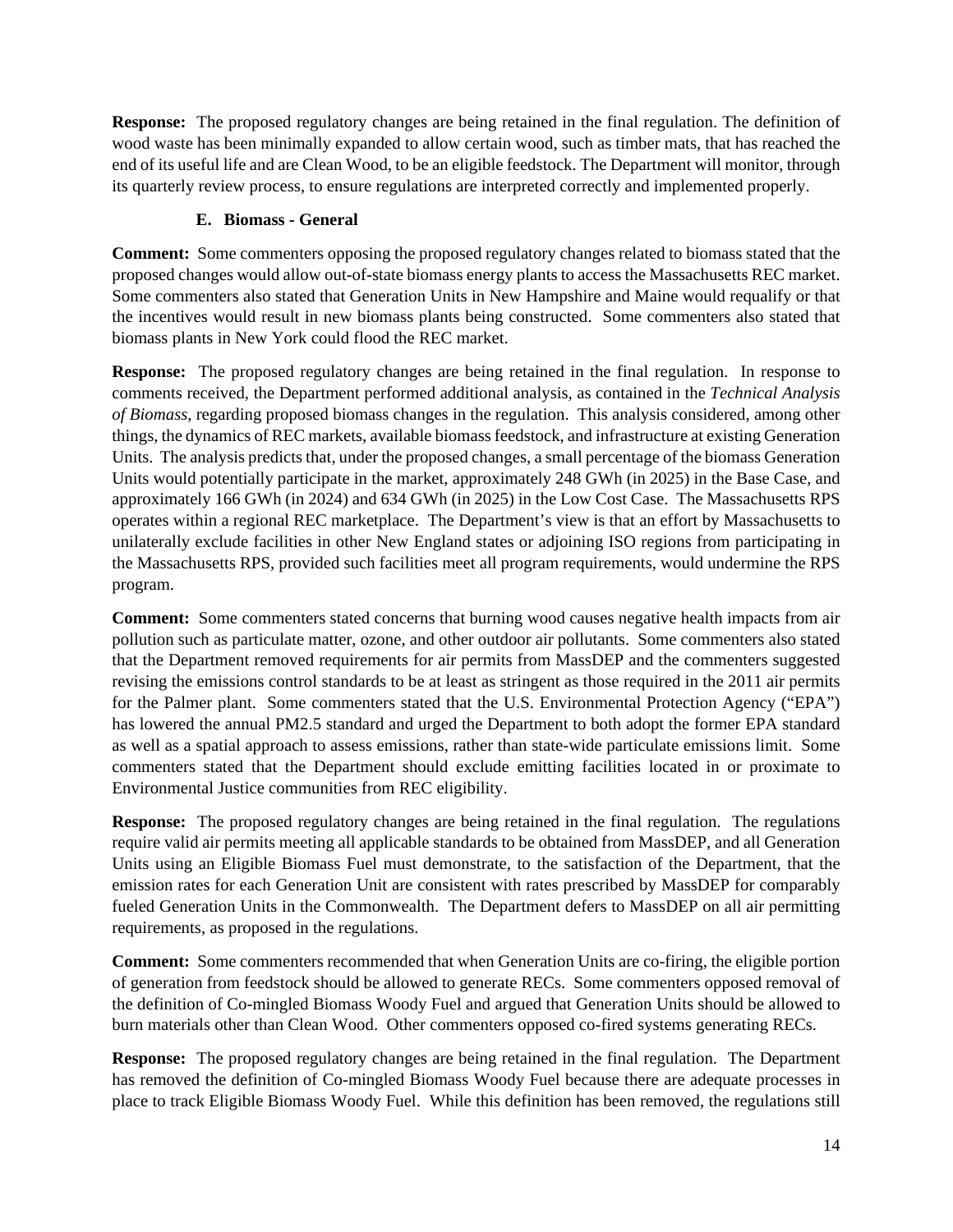allow for co-firing with ineligible fuel, and ensure RECs are generated only from use of eligible feedstocks. No RECs are issued for electricity generated from ineligible fuel.

**Comment:** Some commenters opposed reducing the time between proposed regulatory changes and the effective date from two years to one year. These commenters recommended retaining a two-year period.

**Response:** The proposed regulatory changes are being retained in the final regulation. The Department determined that one year is sufficient for Generation Units to implement and comply with the proposed changes. In addition, elongating the period may result in increased emissions.

**Comment:** Some commenters opposed including drying fuel (for use in other facilities) in overall efficiency. Some commenters stated that such inclusion undermines the accounting of lifecycle emissions, and that fuel drying is not considered "useful."

**Response:** The proposed regulatory changes are being retained in the final regulation. The requirement that drying fuel be used offsite prevents the fuel from being double-counted in overall efficiency calculations, while also encouraging renewable energy use to offset fossil fuels that may otherwise be used to dry and/or refine the fuel.

**Comment:** Some commenters opposed the Department having authority to make a "unilateral decision to offer exceptions to the regulations."

**Response:** The comment refers to a provision in section 9 of the *Guideline on Eligible Biomass Fuel for Renewable Generation Units* allowing limited exceptions "from any provision of this Guideline for good cause, so long as the exception is consistent with the requirements set out in G.L. c. 25A, § 11F and regulations promulgated thereunder". The Department does not interpret this provision to authorize "exceptions to the regulations" based on the Department's "unilateral decision", but rather that it applies solely to limited circumstances where an exception to the Guideline would be both appropriate and consistent with the requirements of both Ch. 25A § 11F and the *Guideline* itself.

## **F. Biogas**

**Comment:** Some commenters requested that the Department update the *Overall Efficiency and Greenhouse Gas Analysis Guideline* so that it can assess the greenhouse gas accounting for biogas. Some commenters stated the *Guideline* should define the method for verifying whether biogas fuel has met the requirement of 50% reduction in lifecycle greenhouse gas emissions and requested the Department shorten the lifecycle period to 10 years. Some commenters stated that environmental requirements should be set for each technology to ensure that only the best, most "environmentally-friendly" projects are incentivized. Some commenters also stated that the Department should specify that biomass gasification must undergo greenhouse gas accounting like conventional combustion and should add a rigorous lifecycle element to the carbon calculator to ensure that the energy-intensive nature of biomass gasification is properly accounted.

**Response:** The proposed changes are being retained in the final *Guideline*. The Department has reviewed the comments and has determined that the proposed methodology—to verify biogas on a case-by-case basis in consultation with the MassDEP—is the most appropriate methodology. This allows flexibility that is required to appropriately assess the variations in the feedstocks.

## **G. Eligible Liquid Biofuel**

**Comment:** Some commenters requested that the Department explicitly prohibit liquid biofuels derived from construction and demolition waste. Some commenters stated that deleting the limitations on derivative waste feedstocks could increase the availability of eligible fuels.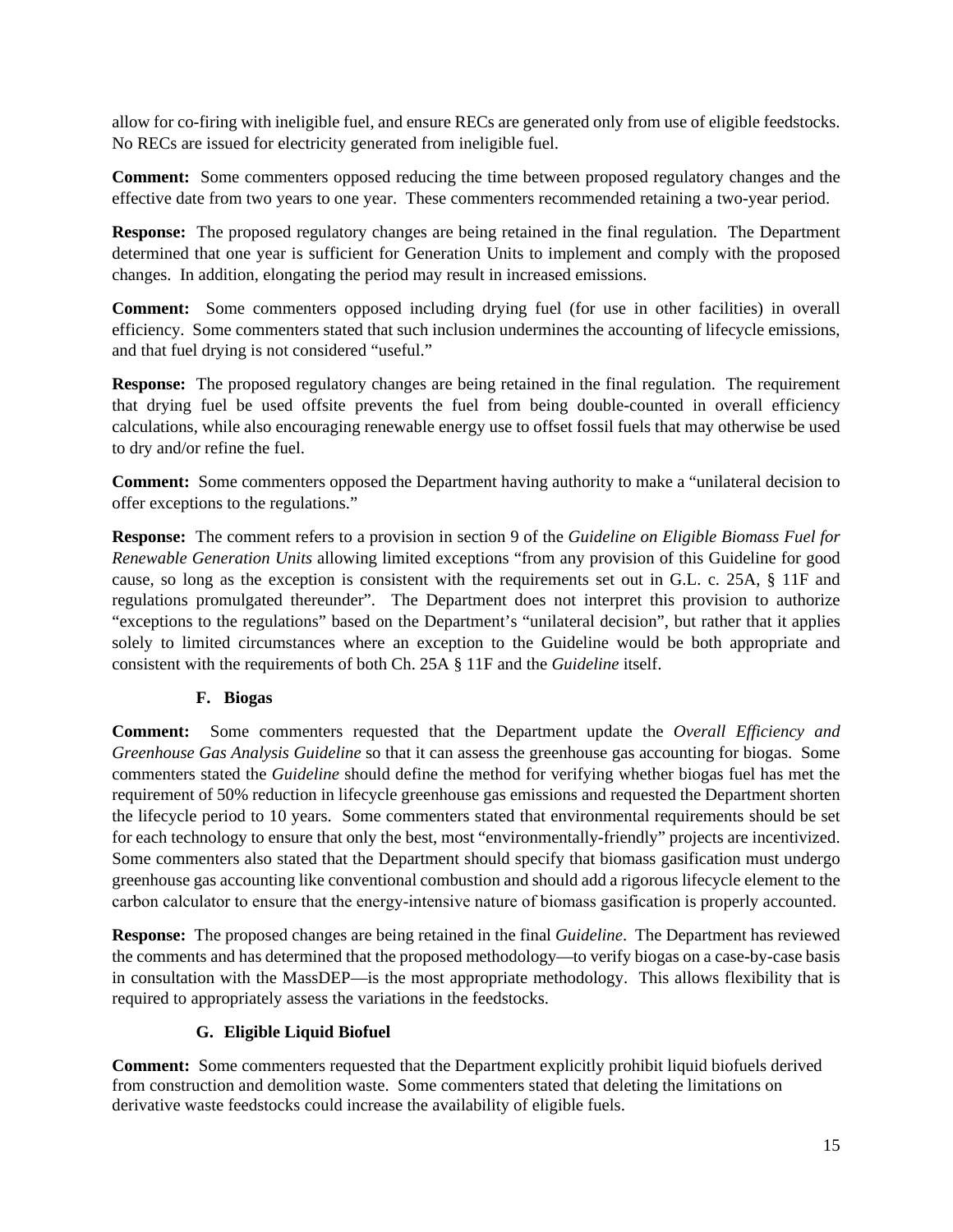**Response:** The proposed regulatory changes are being retained in the final regulation. Any wood used for Eligible Liquid Biofuel must be Eligible Biomass Woody Fuel, which requires the biomass to be Clean Wood. Therefore, construction and demolition feedstocks are already explicitly not allowed. The changes to the definition align with 225 CMR 16.00, the APS regulation promulgated in 2017, and are more stringent than the previous requirements. The Department maintains review and approval of all feedstocks and will continue to evaluate proposed inclusions from biofuel manufacturers in consultation with MassDEP.

**Comment:** Some commenters were concerned that the definition of Eligible Liquid Fuel placed the decision on eligibility with the Department rather than with MassDEP. These commenters stated that MassDEP is better qualified than the Department to make determinations regarding the disposition of hazardous waste.

**Response:** The proposed regulatory changes are being retained in the final regulation. The Department has consulted with MassDEP on the development of the regulations, including the definition of Eligible Liquid Biofuel. In addition, the Department will continue to consult with MassDEP where further analysis may be required to determine if regulatory requirements are achieved.

**Comment:** Some commenters requested that the definition of Dedicated Energy Crops not be removed as it could result in the deforestation of carbon-rich lands.

**Response:** The proposed regulatory changes are being retained in the final regulation. After consultation with MassDEP, the Department has determined that removal of the definition of Dedicated Energy Crops is appropriate to ensure that virgin feedstocks are not eligible for the RPS. Wood purposefully grown to produce fuel remains ineligible because definitions of Forest Derived Residues and Non-Forest Derived Residues intentionally and explicitly do not allow tree plantations to be eligible. The Department will reiterate this interpretation of the regulations in the appropriate corresponding guideline(s).

**Comment:** Some commenters requested that the Department not change the definition of Eligible Liquid Biofuel, as the new definition could allow black liquor to qualify.

**Response:** The proposed regulatory changes are being retained in the final regulation. Under the proposed regulations, black liquor is not an Eligible Biomass Fuel.

**Comment:** A commenter requested that the requirement to be certified under the EPA's Renewable Fuel Standard ("RFS") in the definition of Eligible Liquid Biofuel be removed because the EPA allows only wood from a plantation to be eligible for the RFS. The RPS program should allow wood from sustainably managed forests to be eligible as a liquid biofuel.

**Response:** The proposed regulatory provisions are being retained in the final regulation. Only Forest Derived Residue or Forest Derived Thinning from plantations are eligible in the RPS. Whole trees harvested solely to sell to market are not considered a byproduct and are not eligible in the RPS. Additionally, Manufactured Biomass Fuel is defined to include bio-oil. Wood from forests may be eligible to participate in the RPS program as a bio-oil, if all of the program requirements for Eligible Biomass Woody Fuel are met. These requirements include, but are not limited to, sustainable forest management, overall efficiency and lifecycle greenhouse gas emission reductions.

**Comment:** Some commenters stated that the proposed *Guideline on Eligible Biomass Fuel for Renewable Generation Units* is not correctly accounting for the greenhouse gas emissions related to the generation of Eligible Liquid Biofuels. Some commenters stated that the Department should not rely on the EPA RFS program because it is controversial. A commenter requested that the Department clarify that it intends to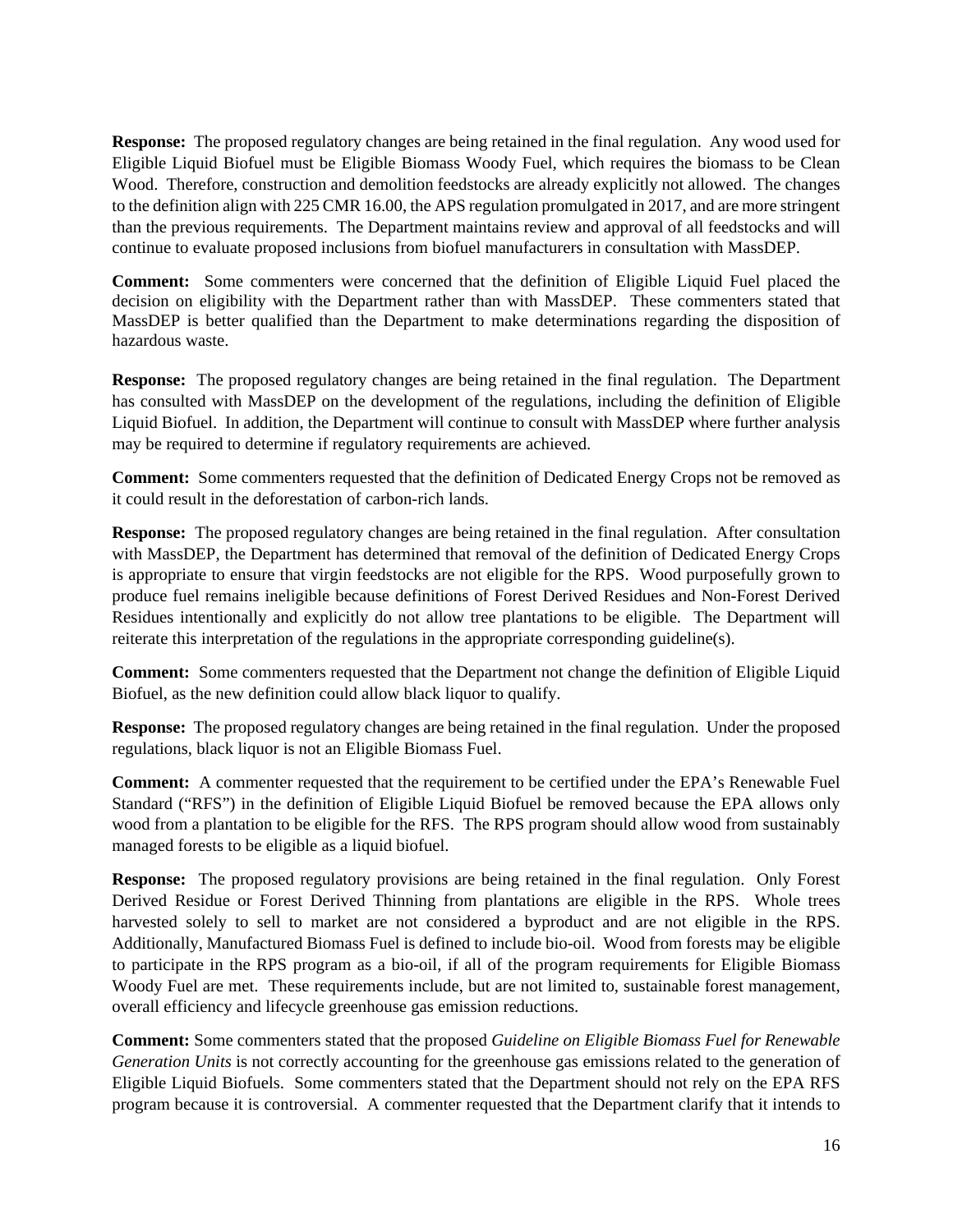use only the Clean Air Act definition of advanced biofuels, and not to incorporate any other EPA standards for such fuels, EPA accounting methods, or EPA determination that specific fuels qualify. Other commenters shared that they were concerned about using the EPA RFS program as a method to assess the lifecycle greenhouse gas emission reductions from bio-oil that may be manufactured from woody biomass. Some commenters stated that the regulations were unclear as to whether MassDEP would be consulted regarding lifecycle greenhouse gas emission reductions.

**Response:** The proposed changes are being revised in the final Guideline. The Department determined that it was not appropriate to use the EPA RFS program as a means to verify the lifecycle greenhouse gas emission reductions for Eligible Liquid Biofuel for the RPS. The EPA RFS program utilizes a lifecycle greenhouse gas accounting methodology that assumes that either gasoline or diesel is the fuel that would be displaced. Under the RPS, the marginal unit that will be displaced is most likely a natural gas generation facility, which has a different greenhouse gas emission profile than gasoline or diesel. The guideline will be adjusted to assess the lifecycle greenhouse gas emissions reductions from Eligible Liquid Biofuel on a case-by-case basis, in consultation with MassDEP. Regarding the lifecycle greenhouse gas emission reductions associated with bio-oil produced from Eligible Biomass Woody Fuel, the regulations always required that if a bio-oil was created using an Eligible Biomass Woody Fuel, then the *Overall Efficiency and Greenhouse Gas Analysis Guideline* was required to be used to verify the lifecycle greenhouse gas emission reductions, not the EPA RFS program. However, since the *Overall Efficiency and Greenhouse Gas Analysis Guideline* has removed the entry for Biomass Fuel Processing Stack Emissions, which was used to capture the additional emissions from processing bio-oil, the Department will modify the *Guidelines* to require all bio-oil, including bio-oil created from Eligible Biomass Woody Fuel, to be reviewed on a case-by-case basis, in consultation with MassDEP. Finally, it is notable that the proposed regulatory provisions limit eligibility for liquid biofuels to only organic waste feedstocks. This provision was crafted in consultation with MassDEP and is a more stringent requirement than EPA's standards relating to advanced biofuels. This provision will be maintained.

### **H. Importers**

**Comment:** Some commenters opposed removing the requirement to commit capacity to ISO-NE due to concerns about the impact of double-counting and transparency of certificates. Commenters stated that the change conflicts with language from the *Green Communities Act*. Some commenters also opposed removal of the requirement that qualified Generation Units in adjacent grid systems acquire purchase contracts, transmission rights, and North American Electric Reliability Corporation tags. Other commenters supported the proposed changes to remove the requirement to commit capacity to ISO-NE, provided the changes will not cause significant market uncertainty and disruption. Some commenters stated that the *Green Communities Act* does not specify that a generator must commit capacity to ISO-NE. Some commenters also stated that the proposed changes to remove the requirement to commit capacity to ISO-NE was beneficial because it removes onerous and unnecessary requirements on generators.

**Response:** The proposed regulatory changes are being retained in the final regulation. New England states and neighboring states/provinces use robust methodologies and tracking systems to ensure the accurate tracking of attributes for the purposes of RPS compliance and greenhouse gas accounting. The Department has reviewed imports and found no evidence of either intentional or inadvertent double-counting. With respect to RPS capacity commitment obligations, it is impractical to assess this occurrence given the different market structure in the NY Independent System Operator region as compared to the ISO-NE region. The Department has reviewed relevant provisions of the GCA and determined that the proposed changes are appropriate and consistent with the GCA.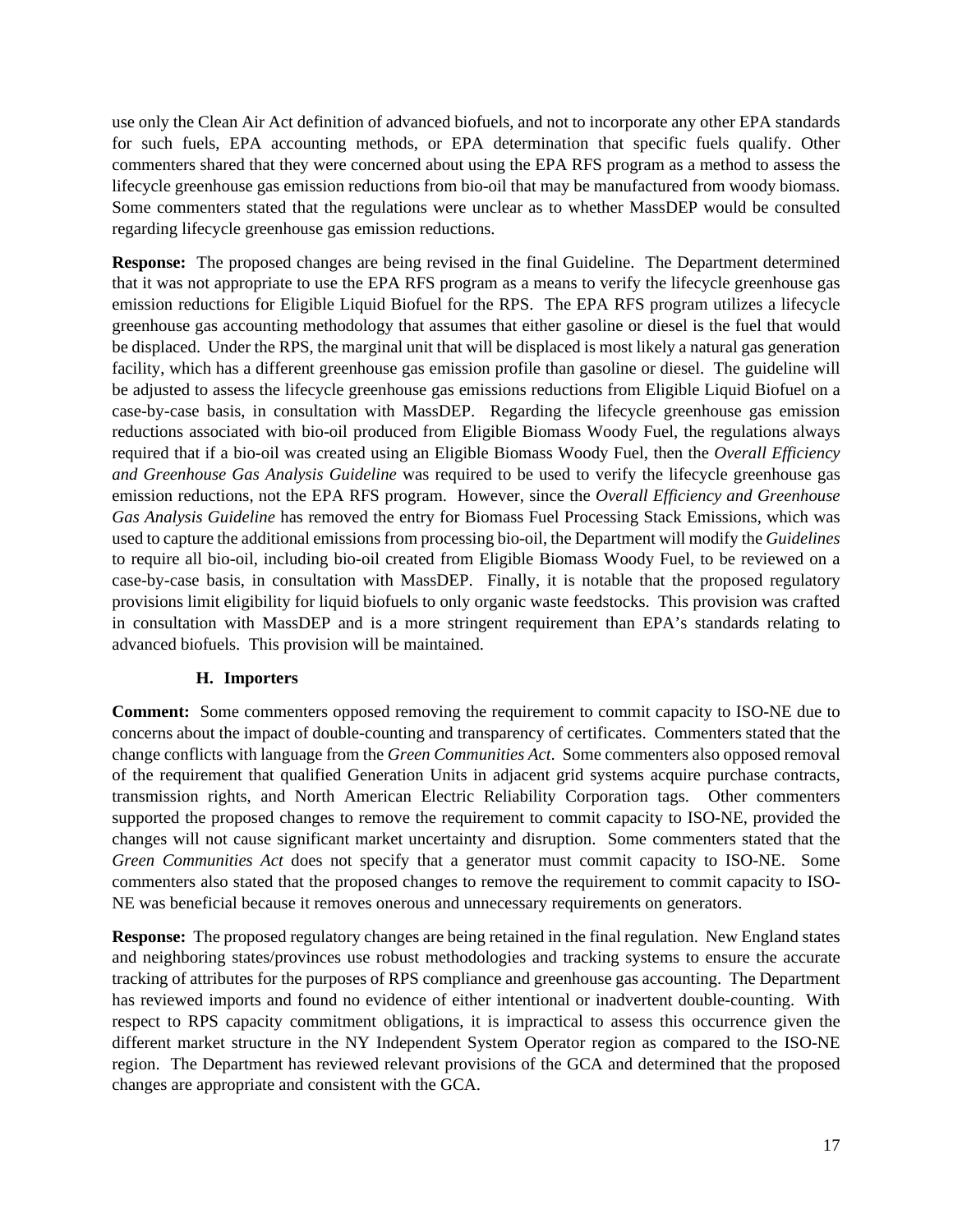## **I. Low Impact Hydropower Institute Certification**

**Comment:** Some commenters were in opposition to the proposed changes that remove the requirement to have Low Impact Hydropower Institute ("LIHI") certification and recertification. Some commenters stated that recertification for LIHI should be maintained because it was the only regular opportunity for nonregulatory stakeholders to offer suggestions to minimize and mitigate impacts on a public resource under Federal Energy Regulatory Commission jurisdiction, such as a river. Some commenters stated that these short-term actions will undercut long-term purposes of the RPS as over 65% of recertified projects require additional environmental actions. Some commenters were also concerned that projects could abandon their LIHI certification as soon as projects are approved for RPS.

**Response:** The proposed regulatory changes are being revised in the final regulation. The Department determined it was appropriate to strike the proposed language and revert to current regulatory requirements. The Department agrees with the concern that Generation Units could immediately withdraw from LIHI. As some commenters noted, LIHI certification is an important mechanism to ensure environmental impacts are minimized and over 65% of recertifications require additional measures to protect the environment.

**Comment:** Some commenters questioned the decision to make LIHI the responsible certification agency and stated that voluntary recertification may be desirable if recertification rates dropped. To help mitigate timing issues, some commenters suggested that if LIHI does not provide a certification within 180 days, the Department should review applications directly.

**Response:** The proposed regulatory provisions are being retained in the final regulation. The Department determined that LIHI is the most appropriate entity to provide certification.

**Comment:** Some commenters requested the Department reconsider the eligibility of large dams, the proposed changes to LIHI certification, and the proposed changes to expand eligibility into Canada as the RPS may act as an economic incentive for those dams.

**Response:** The proposed regulatory changes are being retained in the final regulation. The Department is maintaining the proposed change as only dams under 30MW are allowed in RPS - Class I and under 7.5 MW are allowed in RPS - Class II. Large dams, such as those in Canada referenced by the commenters, are not eligible.

# **J. Financial Security**

**Comment:** Some commenters opposed the requirement for Load Serving Entities ("LSE") to post a financial security bond. Opposing commenters stated that the Department lacks explicit statutory authority to require suppliers to post a financial security. In addition, some commenters stated that the requirement is inconsistent with Executive Order 562, as it will increase costs borne by ratepayers. Some commenters state that competitive suppliers already file annual financial forms with the Massachusetts Department of Public Utilities and should not be required to post an additional security. In response to stakeholder questions issued by the Department regarding potential changes to the compliance cycle, some commenters stated that requiring quarterly compliance would be administratively burdensome and increase costs to ratepayers. Some commenters stated that a preferred alternative would be to increase the financial security to equal 10% of the amount of the ACP needed to satisfy its projected annual obligation.

**Response:** The proposed regulatory changes are being retained in the final regulation. The Department requested stakeholder feedback on further amendments to 225 C.M.R. 14.00 and 225 C.M.R. 15.00 to identify potential cases of non-compliance by LSE earlier in each compliance year, to limit risks of significant non-compliance and related effects on the Commonwealth meeting its Global Warming Solution